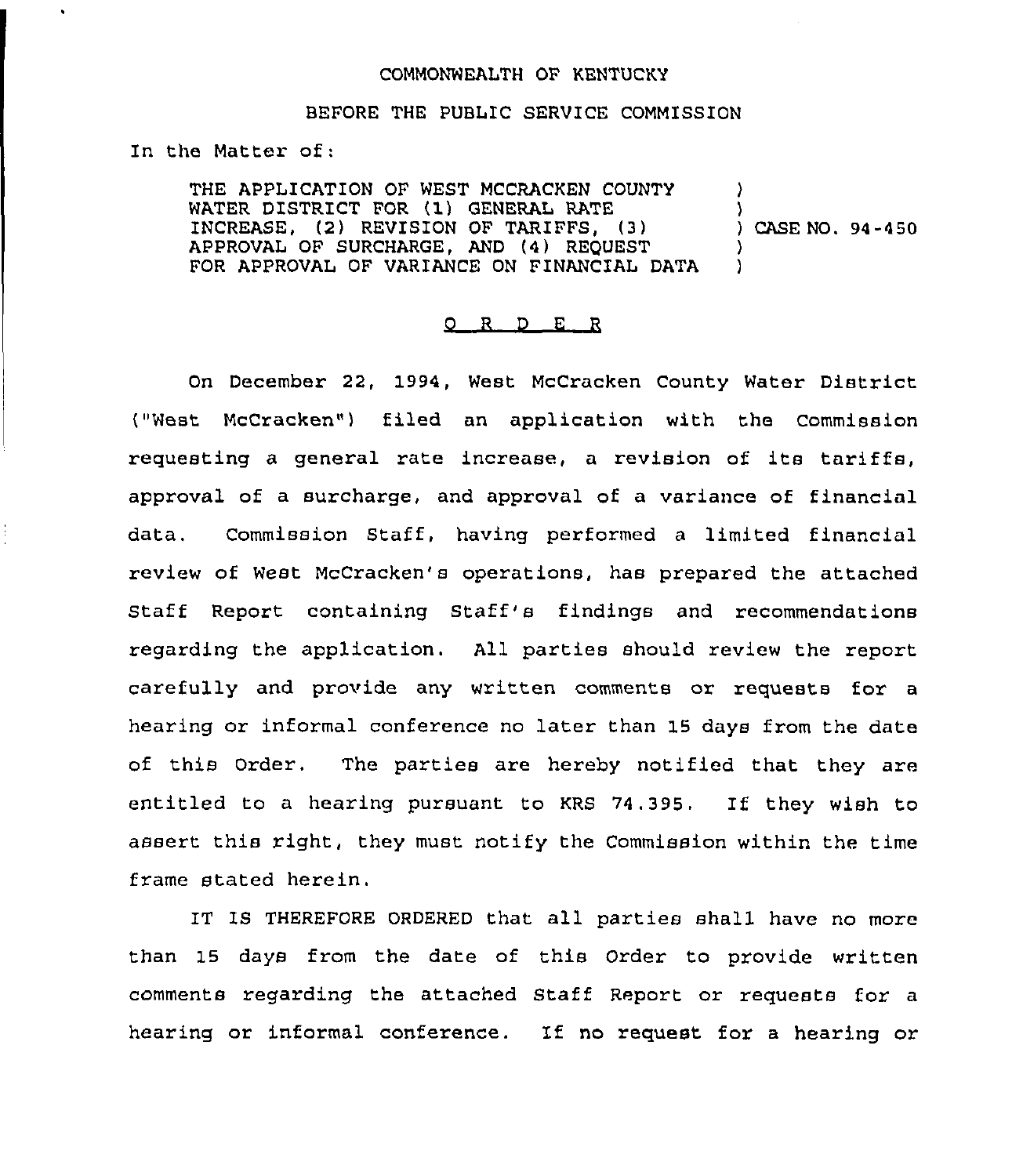informal conference is received, then this case will be submitted to the Commission for a decision.

Dona at Frankfort, Kentucky, this 17th day of April, 1995.

PUBLIC SERVICE COMMISSION

 $\sqrt{C}$ da For the Commission

ATTEST:

Executive Director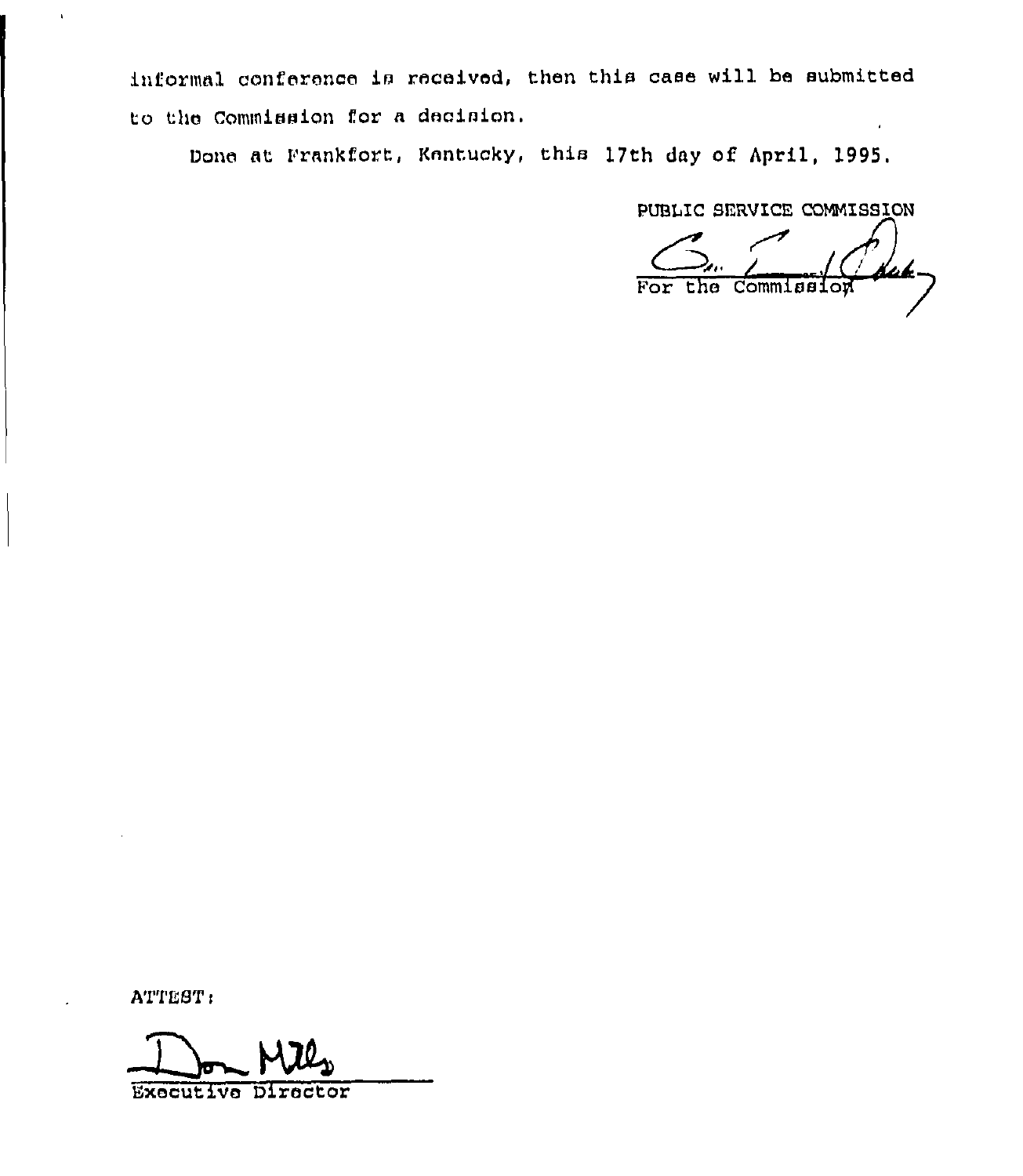## COMMONWEALTH OF KENTUCKY

## BEFORE THE PUBLIC SERVICE COMMISSION

In the Matter of:

 $\hat{\mathbf{r}}$ 

THE APPLICATION OF WEST MCCRACKEN COUNTY )<br>WATER DISTRICT FOR (1) GENERAL RATE WATER DISTRICT FOR (1) GENERAL RATE (3) (2) CASE NO. 94-450 INCREASE, (2) REVISION OF TARIFFS, (3) (2) )<br>APPROVAL OF SURCHARGE, AND (4) REQUEST APPROVAL OF SURCHARGE, AND (4) REQUEST FOR APPROVAL OF VARIANCE ON FINANCIAL DATA )

## STAFF REPORT

Prepared By: Karen Harrod, CPA Public Utility Financial Analyst, Chief Water and Sewer Revenue Requirements Branch Division of Financial Analysis

Prepared By: John Geoghegan Public Utility Rate Analyst, Chief Communications, Water and Sewer Rate Design Branch Division of Rates and Research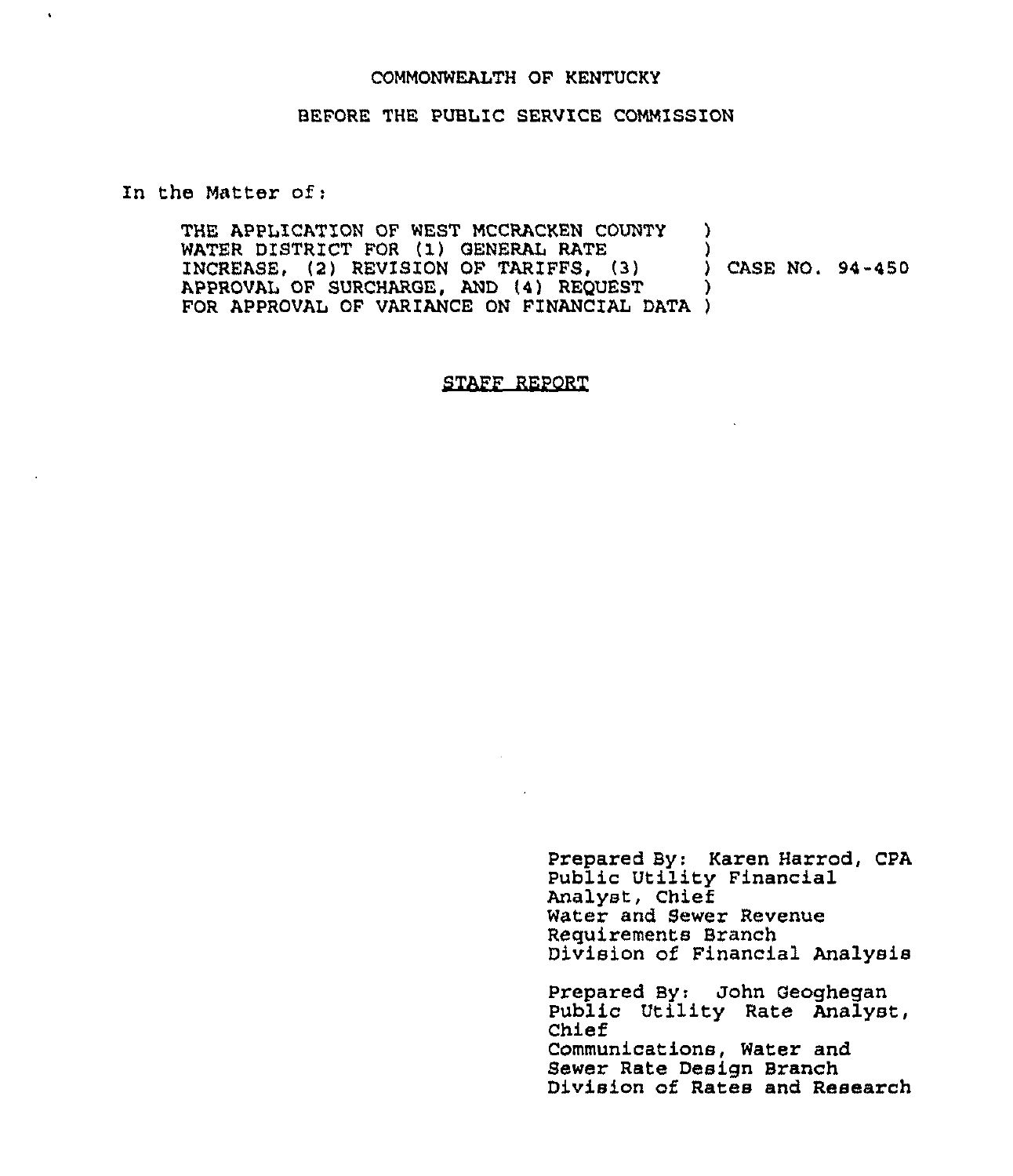## STAFF REPORT

## ON.

## WEST MCCRACKEN COUNTY WATER DISTRICT

## CASE NO. 94-450

#### Preface  $\mathbf{A}_{\perp}$

On November 21, 1994, West McCracken County Water District ("West McCracken") submitted an application seeking approval of an increase in general rates, <sup>a</sup> revision of its tariffs, approval of a surcharge, and approval of a variance on financial data. The application was considered filed on December 22, 1994, when all deficiencies were cured. The proposed rates would generate approximately \$106,227 in additional annual revenues from water sales, an increase of 40.6 percent over test-year revenues from water sales.

In oxder to evaluate the requested increase in rates, the Commission Staff ("Staff") chose to perform a limited financial review of West McCracken's operations for the test period, calendar year 1993. Karen Harrod and Scott Lawless of the Commission's Division of Financial Analysis performed the review on January 12-13, 1994 at the office of West McCracken, in Paducah, Kentucky. John Geoghegan, of the Commission's Division of Rates and Research, performed his review of the billing analysis, rate design, and tariff revisions at the Commission's office in Frankfort, Kentucky.

Staff's findings and recommendations are contained in this report. Mr. Geoghegan is responsible for the sections related to operating revenues, rate design, bulk sales, tariff revisions, and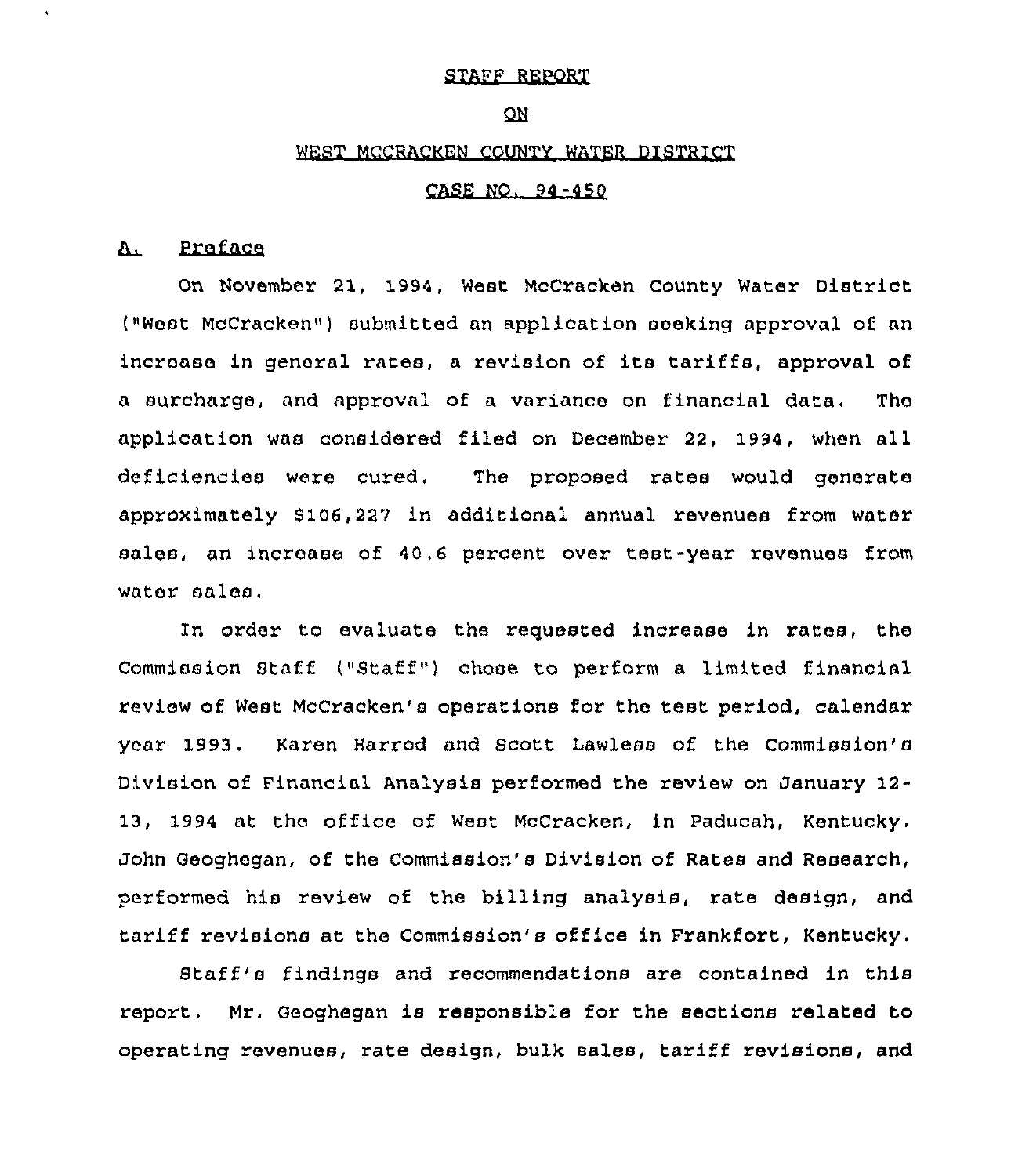Staff Report PSC Cane No, 94-450 Page 2 of 14

Appendix <sup>C</sup> nnd appendix D, The remaining sections of tha Report ware prepared by Ms. Harrod.

Baaed upon the findings of this report, Staff recommends that Want McCrackan be nllowed to increase its annual operating revenues from water sales by \$96,303 and that West McCracken be granted its requested 5-year surcharge,

## Bcooa

The scope of the review was limited to obtaining information to determine whether test-period operating revenues and expenses ware representative of normal operations. Insignificant or immaterial discrepancies were not pursued and are not addressed herein,

During the course of the review, West McCracken was advised that all proposed adjustments to test-year operations must be supported by some form of documentation and that all such adjustments must be known and measurable.

## B. Analysis of Operating Revenues and Expenses

## Yanr Ooerntions

In Exhibit 3, Table <sup>U</sup> of its application, West McCracken proposed its teat year be based on the 1993 year end audit. Numerous adjustments were proposed to the 1993 income statement to reflect increased expenses resulting from growth in the system during 1994. These adjustmants were based on estimates and did not mast tha rate-making criteria of being known and measurable.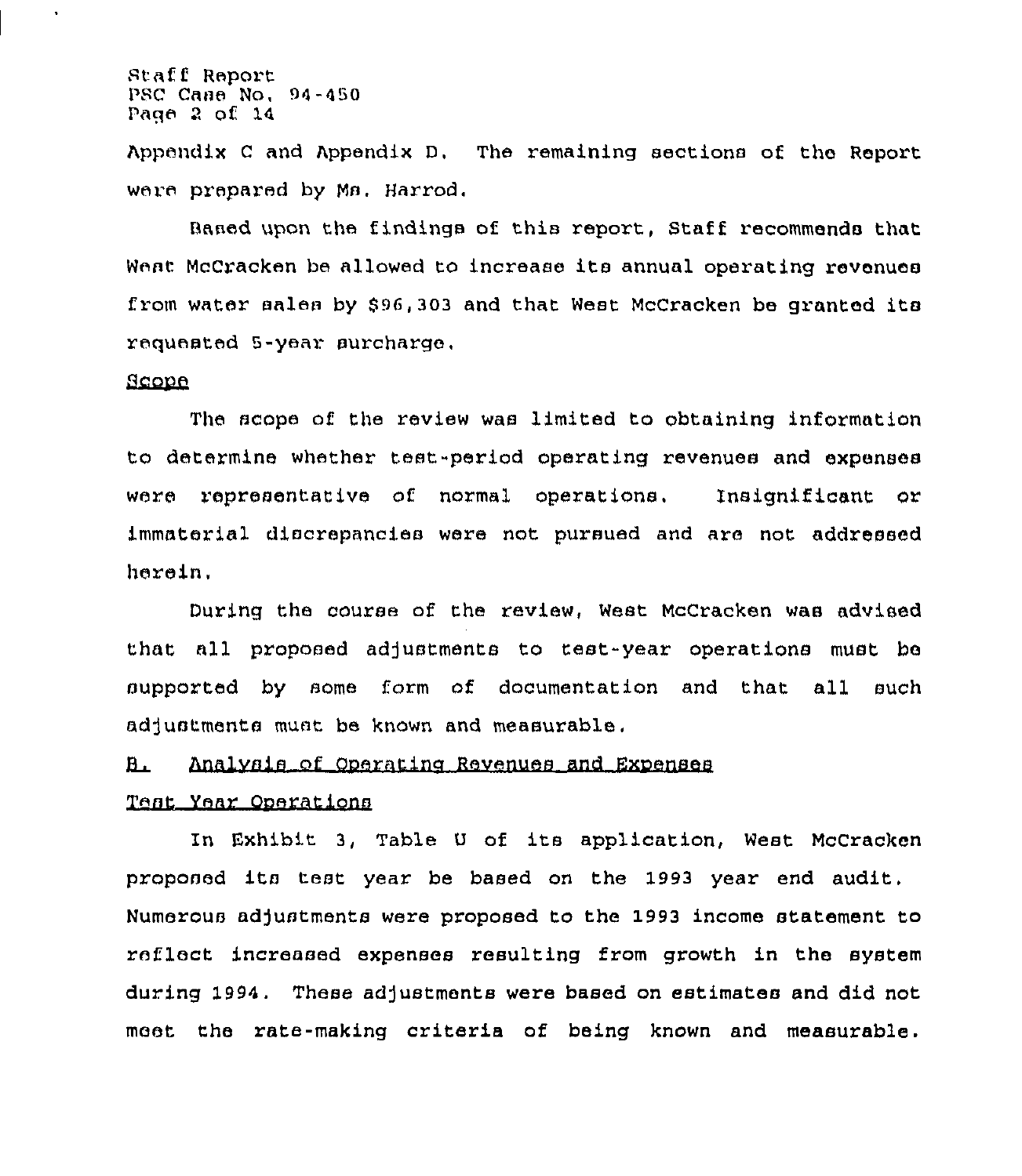Staff Report  $PSC$  Cane No.  $94-450$ Page 3 of 14

l.

Accordingly, Staff haa diaallowed the majority of adjuatmenta aa proposed by Wsat McCracken,

However, nines Staff'a review took place after the 1994 year end, actual figures for 1994 were available. In order to reflect the increased revenues and expenses which occurred during that time period, Staff haa adjusted the 1993 teat year to lovola determined for 1994.

Appendix  $A$  to thin report shows the 1993 test year adjusted to reflect 1994 actual revenues and expenses, with the exception of operating revenues from water sales. Staff's adjustment to water revenues is discussed in a subsequent section of this report and is reflected in Appendix 8, Appendix <sup>A</sup> alao includaa a mora detailed allocation of 1994 expenses which Staff haa utilized aa a baaia for pro forma adjustments and for cost of service study purposes.

## Ooeratina Revenues

West McCracken'a reported operating rcvonuc from ratoa waa  $$261,557$ . This amount was increased by  $$44,664$  to adjust for new cuatomers and by \$8,700 to reflect a billing analysis adjustment that was made. A purchased water adjustment docrease of \$5,822 was also included, resulting in normalized operating revenue from rates of \$309,099.

## Ooeratlna Exoenaea

For the teat year Wast McCracken reported operating axpenaaa of  $$251,905$  which it proposed to increase by  $$105,862$ . West McCracken's actual 1994 operating expenses were \$353,839, as shown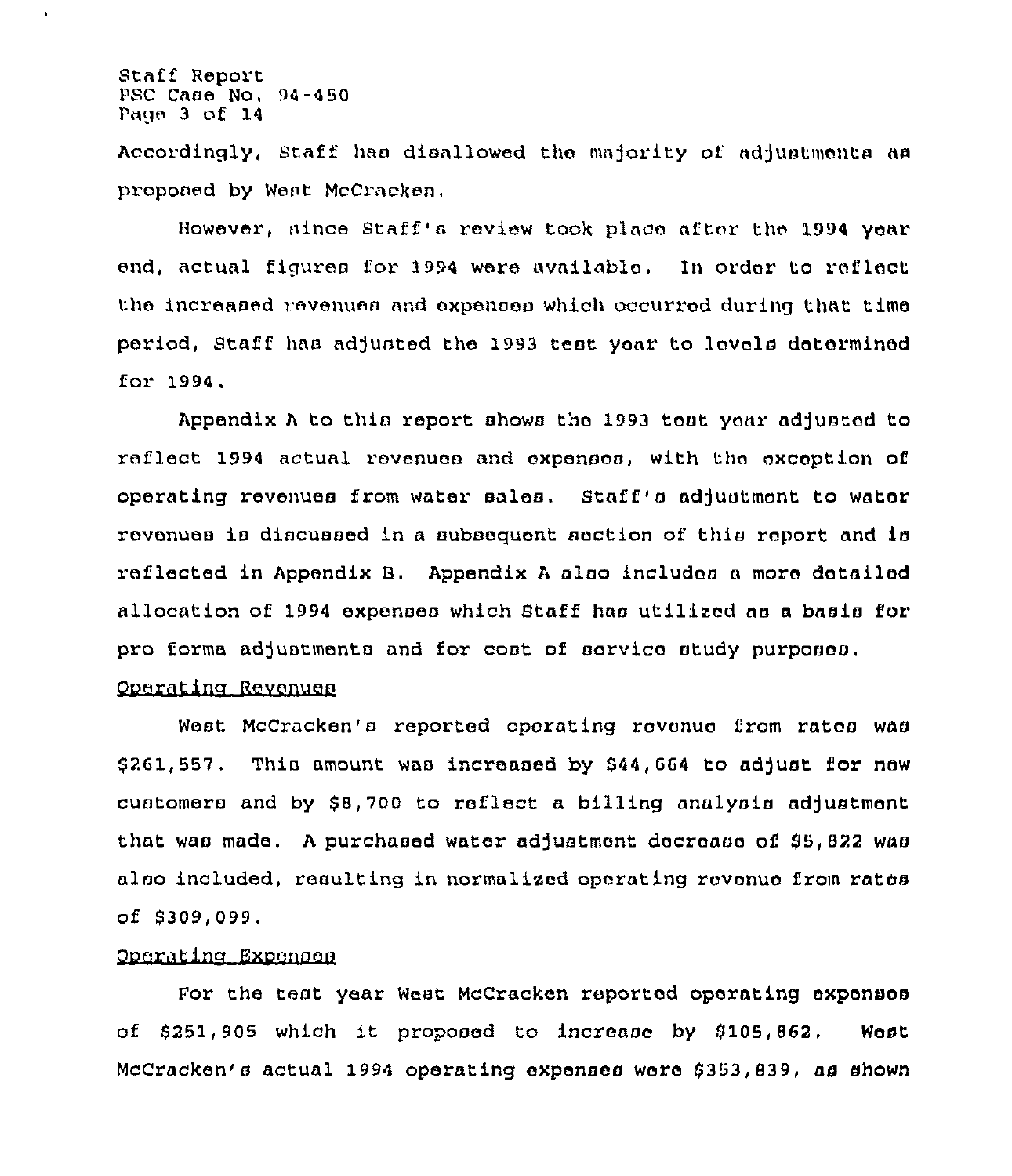Staff Report PSC Case No, 94-450 Page <sup>4</sup> of 14

in Appendix A. This results in an increase of \$101,934 over the 1993 test year expenditures. It is the opinion of Staff that the adjustments made to reflect actual 1994 expenses should be allowed for rate-making purposes.

West McCracken's proposed adjustments which were not based on increased growth in 1994 and other adjustments recommended by Staff are discussed in the following sections of this report.

## Salary and Wage Expense

In its 1994 operations West McCracken repoxted total salary and wage expense of \$68,869. West McCracken currently has three full-time employees and one part-time employee. Based on the current salary levels of West McCracken's employees, Staff has calculated the District's annual salary expense to be 883,900, an increase of  $$15,031$  over the 1994 level. Since this adjustment is known and measurable, Staff xecommends it be allowed for xatemaking purposes. The incxease has been allocated to the vaxious salary accounts as follows:

| <u>Account Title</u>              | 1994     | Recommended     | 1994           |
|-----------------------------------|----------|-----------------|----------------|
|                                   | Expense  | <b>Increase</b> | Adjusted       |
| Salaries - Mains, Tower & Pumping | \$9.635  | 53,165          | 512,800        |
| Salaries - Meters                 | 3,303    | 3,722           | 7,025          |
| Salaries - Hydrants               | 2,953    | 2,812           | 5,765          |
| Balaries - Accounting             | 26,459   | 1,592           | 28,051         |
| Salaries - General                | 8,574    | 1,892           | 10,466         |
| Balaries - Administration         | 11,002   | 808             | 11,810         |
| Balaries - Meter Reading          | $-6,943$ | 1.040           | 7,983          |
| Total                             | 868.869  | <u>815,031</u>  | <u>883,900</u> |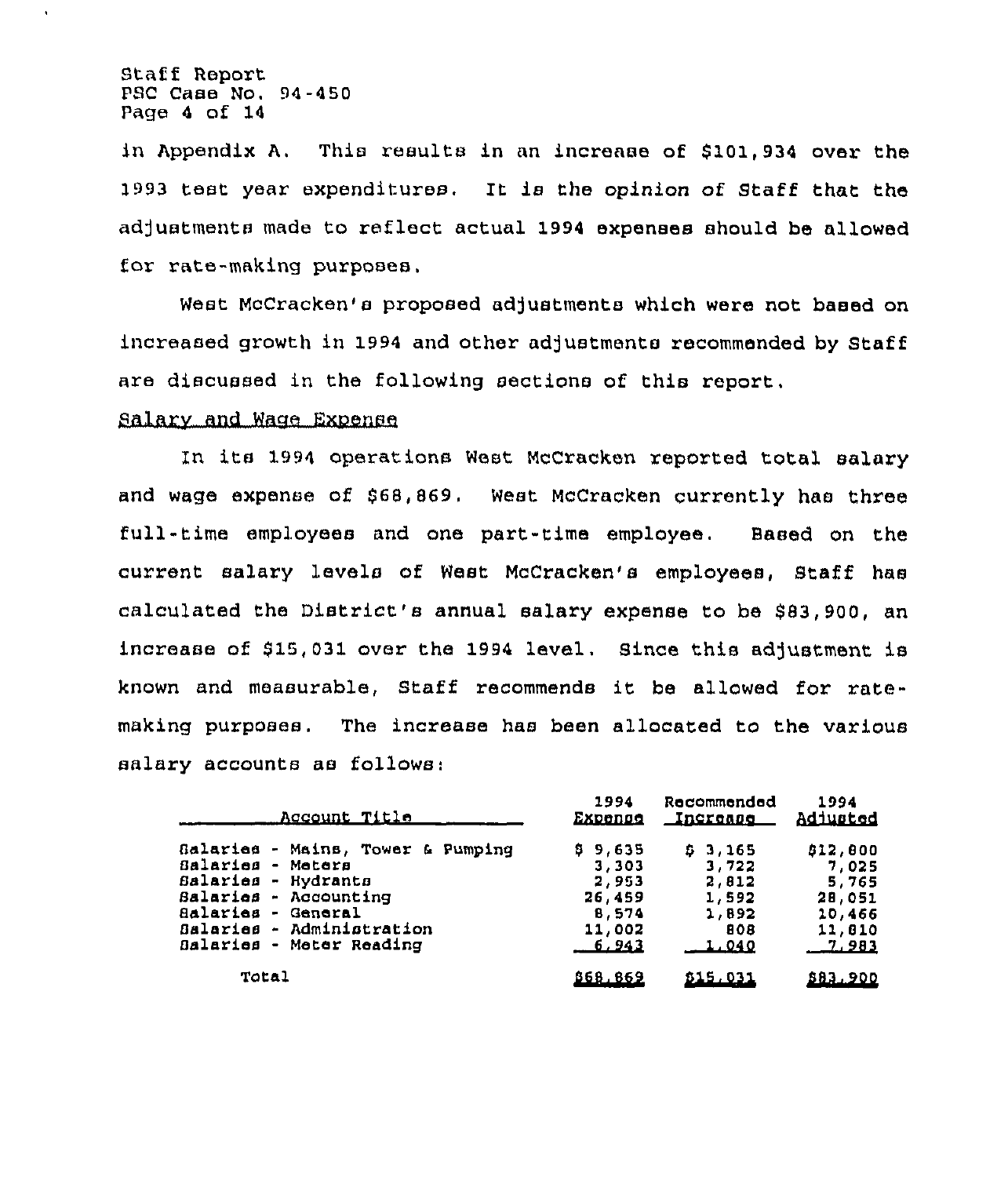Staff Report PSC Case No. 94-450 Page <sup>5</sup> of 14

 $\ddot{\phantom{0}}$ 

## Employee Pensions and Benefits

For 1994 Wost McCracken reported employee pensions and benefits exponse of \$18,785, This amount includes employee ineuranco, PICA, and retirement contribution», Staff recommends an adjustment be made to allow for FICA and retirement expenses associated with the recommended increase to salary and wages expense. Staff has calculated the increases for PICA and retirement oxponsos to bo  $$1,150^1$  and  $$1,118,*$  respectively.

West McCracken reported 1994 omployee insurance expense of \$4,944. The insurance promiums currently being paid by West McCracken for employee health and life insurance total 0450.84 per month, or \$5,410 annually. This reflects an increase of \$466 over the test year level. Staff recommends this increase be included for rate-making purposes.

Based on the aforementioned adjustments, the total increase to employee pensions and bonofits expense is 02,734.

| $\mathbf{1}$ | Recommended Salary Increase<br>Applicable FICA Rate                                                                     | 015,031<br><u>7.65</u> % |
|--------------|-------------------------------------------------------------------------------------------------------------------------|--------------------------|
|              | Recommended Increase to FICA                                                                                            | <u>9 1.150</u>           |
|              | Recommended Salary Increase<br>Salary increase attributable to<br>$_{\texttt{LEBI}}$<br>part-time employee not eligible | 015,031                  |
|              | for retirement benefits.                                                                                                | 2,354                    |
|              | Increase Subject to Retirement Benefits<br>Applicable Retirement Contribution Rate                                      | 012,677<br>$0.02*$       |
|              | Recommended Increase to Retirement Expense                                                                              |                          |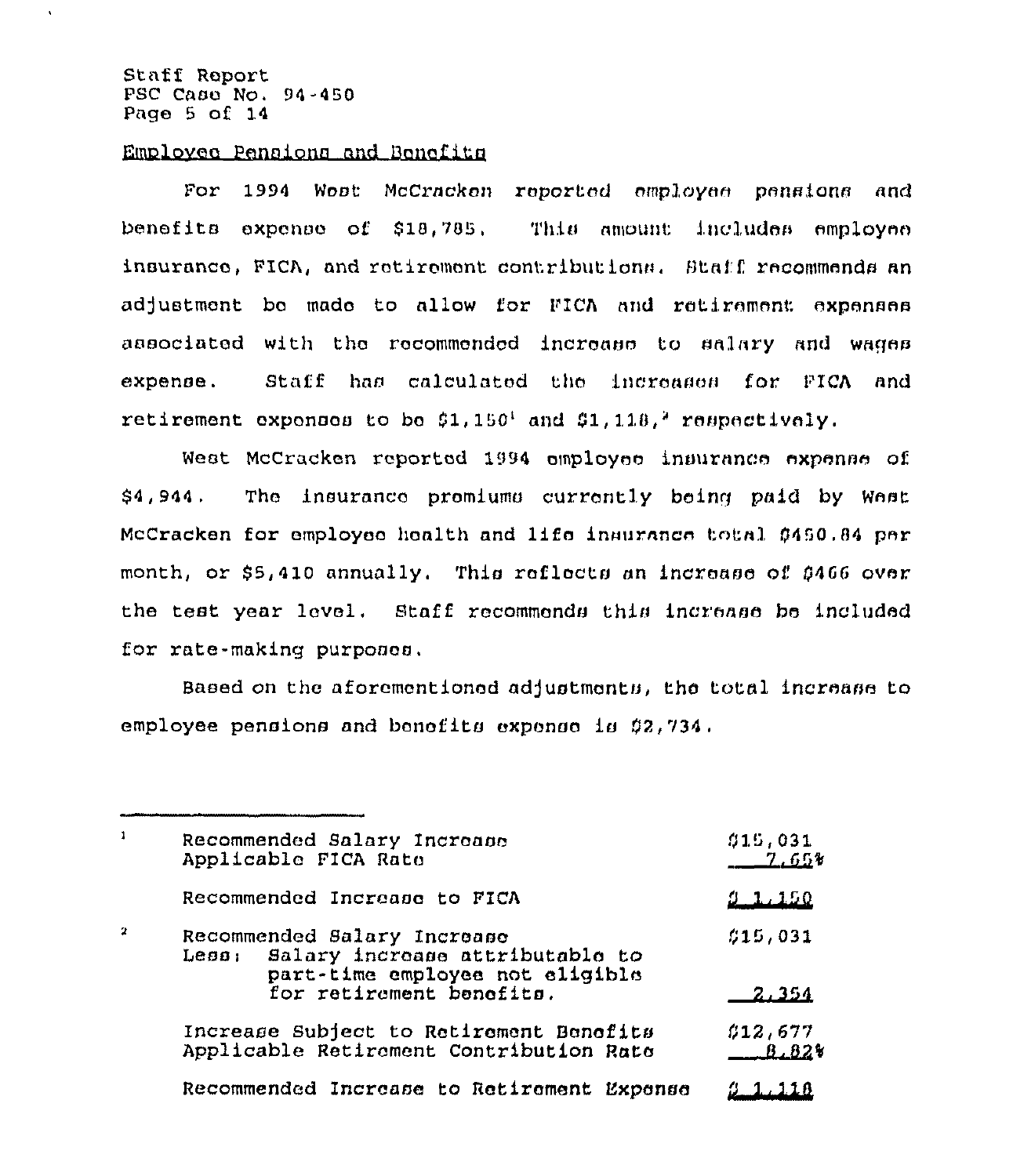Staff Report PSC Case No. 94-450 Page <sup>6</sup> of 14

 $\mathbf{r}$ 

## Purchased Water Expense

West McCracken reported purchased water expense of \$116,748 for 1994. Based on normalized usage of 83,440,082 gallons, as calculated by Mr, Geoghegan, and the maximum line loss generally allowed by the Commission of 15 percent, Staff recommends an increase to purchased water expense of \$3,243, calculated as  $f$ ollows:

| Normalized test year usage<br>Adjustment for 15% line loss<br>Allowable Purchased Water for | 83,440,082 gallons                        |
|---------------------------------------------------------------------------------------------|-------------------------------------------|
| Resale<br>Water Used by Company                                                             | 98,164,802 gallons<br>$1.001.010$ gallons |
| Recommended Purchased Water<br>Current purchased water rate                                 | 99,165,812 gallons                        |
| $(51.21 \text{ per } 1,000 \text{ gallon})$                                                 | <u>.00121</u>                             |
| Recommended expense                                                                         | \$119,991                                 |
| Less: 1994 expense                                                                          | 116.748                                   |
| Recommended Increase                                                                        | <u>_3_243</u>                             |

Therefore, Staff has included an adjustment to increase test year purchased water expense by \$3,243.

## Electric Pumping

In its application West McCracken proposed an ad/ustment to eliminate electric pumping expense. The District plans to eliminate these pumps if the proposed surcharge is approved by the Commission. Since Staff recommends the surcharge be granted, an adjustment has been included to eliminate electric pumping expense of 83,210.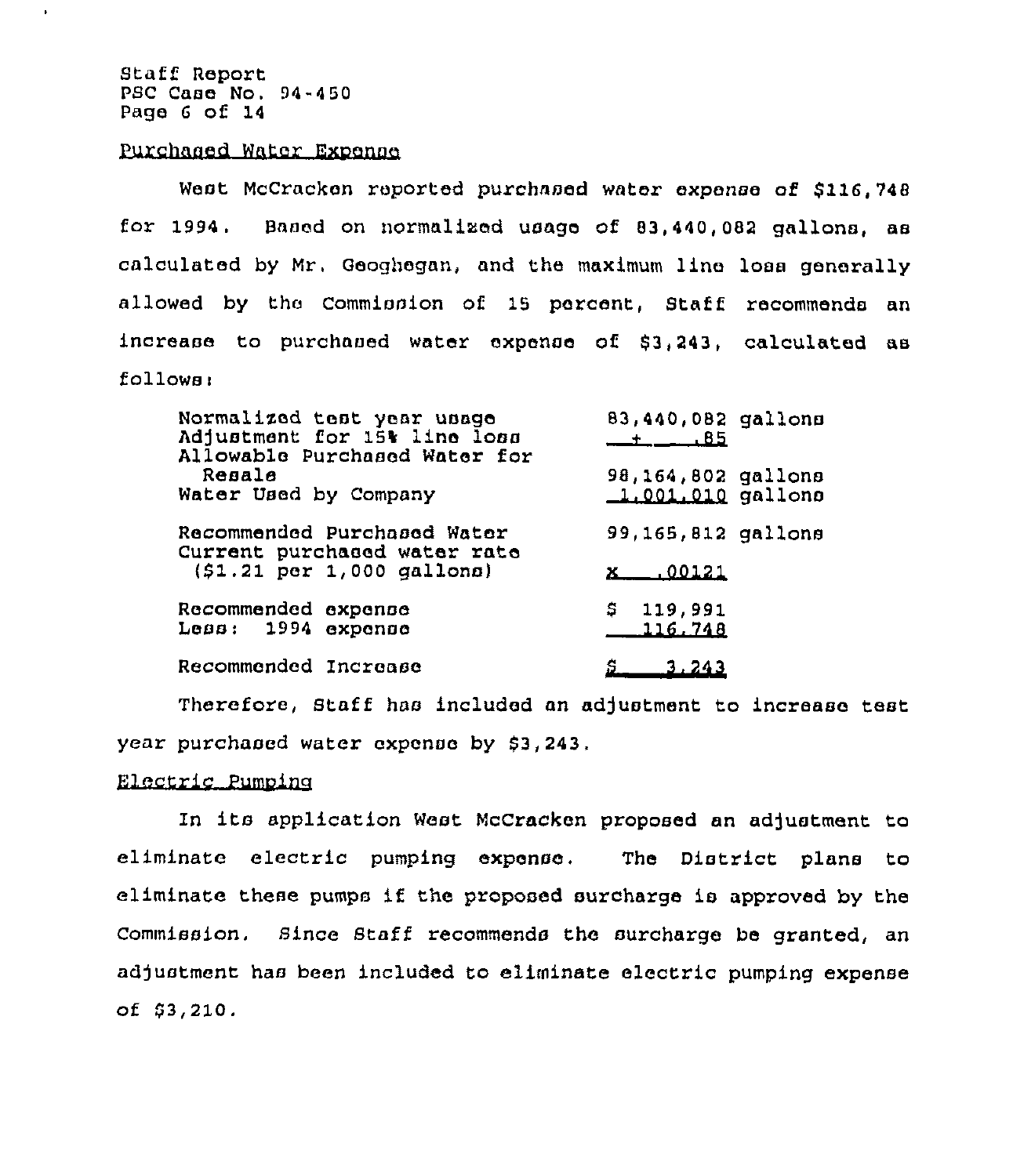Staff Report PSC Case No. 94-450 Page 7 of 14

## Tank Paintino

West McCracken proposed an adjustment to include \$3,000 per year to cover the cost of painting the tank every 15 years; however, no expenses were incurred during the test year for tank painting. After a review of the District's depreciation schedule staff has determined that the depreciation of tank painting is already included in 1994 expense at a level of \$2, 901. This was based on tank painting expense incurred in 1989 at a total cost of \$ 43,520,

Staff is of the opinion that there is no basis for the proposed adjustment and, accordingly, has disallowed this increase in the calculation of West McCracken's revenue requirement.

## Office Exoense

West McCracken reported office expenses of \$14,963 for 1994. Included in this amount was \$1,542 for monthly software payments. The last payment for software was made in July 1994. Staff is of the opinion that this is a non-recurring expense and should be disallowed for rate-making purposes. Accordingly, an adjustment has been included to decrease office expense by \$1,542.

## Deoreciation Exoense

Based on West McCracken's existing assets, depreciation expense for 1994 was \$36,950. In its application an adjustment was proposed to increase depreciation expense by \$22,000 for the depreciation of new lines. Of that amount, documentation was provided to support an increase in depreciation expense of only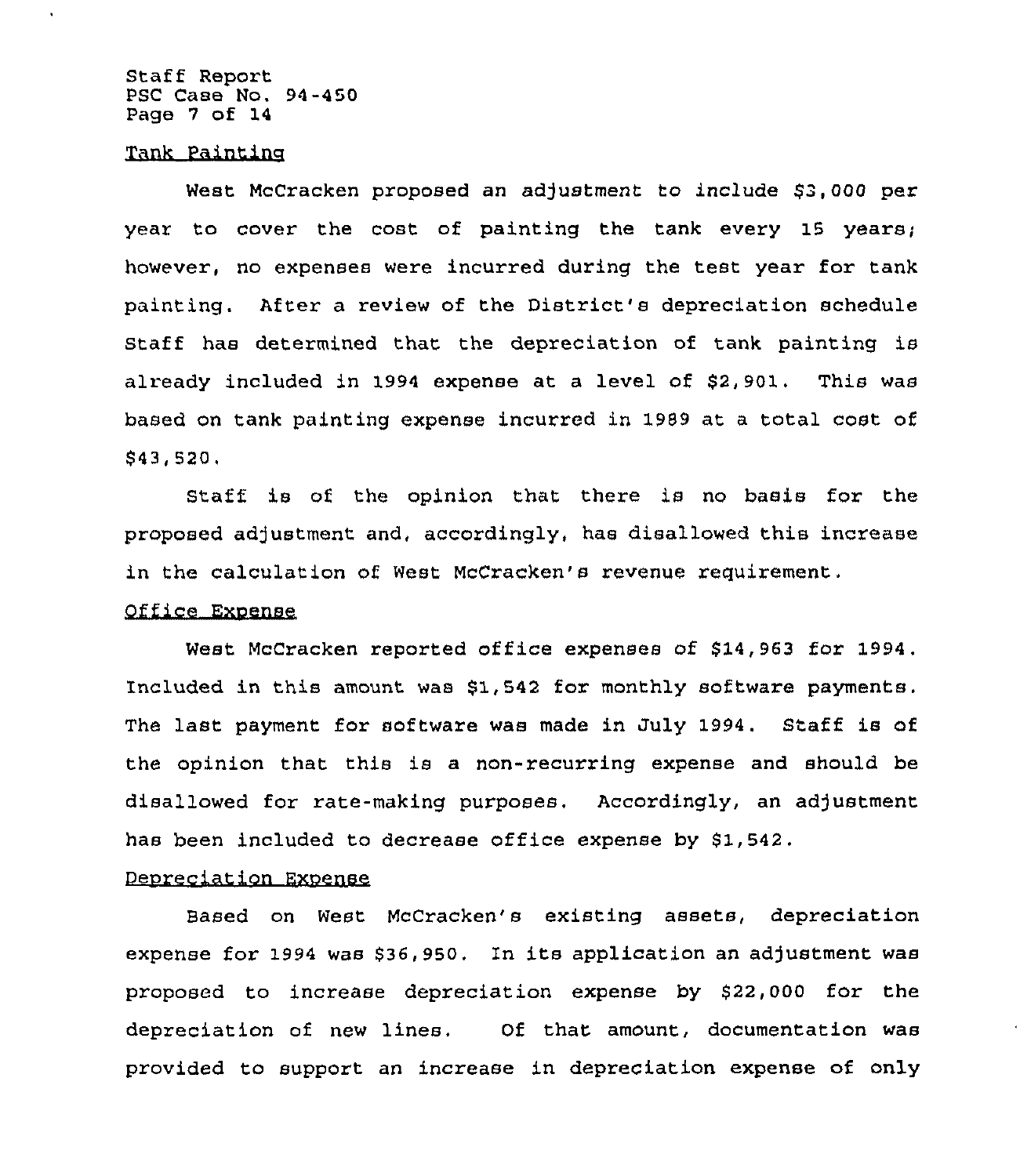Staff Report PSC Case No. 94-450 Page <sup>8</sup> of 14

\$13,525 for lines that have been placed in service but are not reflected on the auditor'n depreciation achedule. This increase was calculated as follows:

| Description        | <u>Cont _</u>   | Estimated<br><u>Service Life</u> | Annual<br>Depreciation |
|--------------------|-----------------|----------------------------------|------------------------|
| Forrestdale        | \$11,000        | 40 years                         | 275<br>5               |
| Bethel Church Road | 390,000         | 40 years                         | 9,750                  |
| Chickasaw          | 24,000          | 40 years                         | 600                    |
| Wedel              | 17,000          | 40 years                         | 425                    |
| Timberland         | 66,000          | 40 years                         | 1,650                  |
| Bethel Heights     | <u>33.000</u>   | 40 years                         | -825                   |
|                    | <u>5541.000</u> |                                  | \$13,525               |

Based on a review of 1994 expenses Staff determined that there were a number of purchases that should have been capitalized and depreciated rather than expensed. As a result, Staff recommends an adjustment be made to increase 1994 depreciation expense by  $$1,226$ and to decrease the appropriate expense accounts by a total of \$19,649, The following summarizes the calculation of these adjustments:

| Description            | Cont.    | Estimated<br><u> Sarvica Lifa</u> | Annual<br>Dapreciation<br>Expones | <b>Experise Account</b><br><u>to be Decreased</u> |
|------------------------|----------|-----------------------------------|-----------------------------------|---------------------------------------------------|
| Tiller                 | 499      | 5 years                           | 100<br>s                          | Maint. Services                                   |
| Computer/Printer/Table | 1.686    | 9 years                           | 211                               | Office Expense                                    |
| Heating/Air Cond. Unit | 5.100    | 10 years                          | 510                               | Maint - Office                                    |
| Meters                 | 3,812    | 20 years                          | 191                               | Maint, - Meters                                   |
| Services               | $-9.552$ | 40 years                          | $-214$                            | Maint. Bervices                                   |
| Total                  | 212.642  |                                   | 21.226                            |                                                   |

In its application West McCracken also proposed an adjustment to increase vehicle expense by \$4,000 to allow for the replacement of a truck every 5 years, During the field review West McCracken advised Staff that it intended to purchase <sup>a</sup> new truck and provided a quote for this vehicle in the amount of \$16,476. Depreciated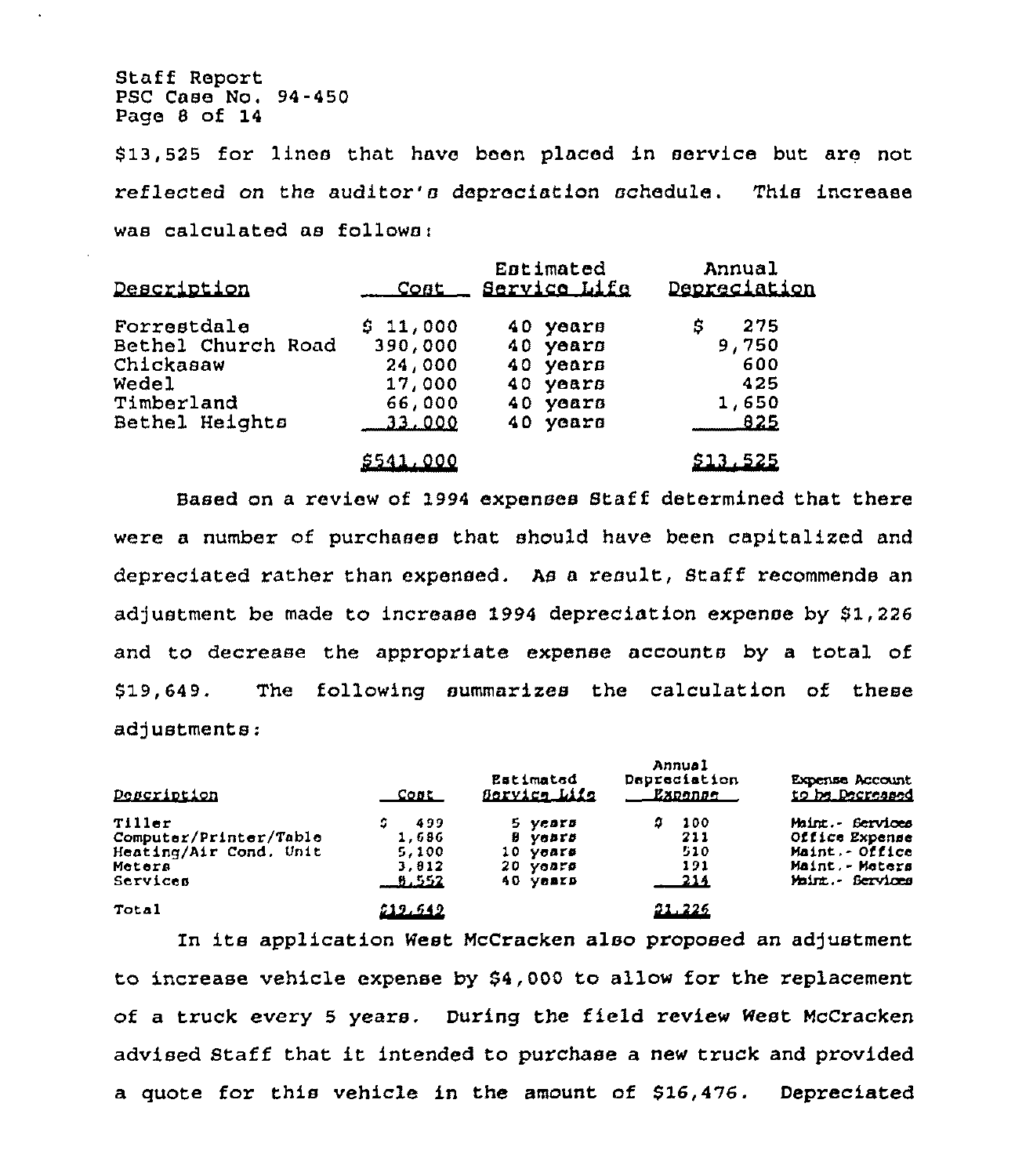Staff Report PSC Case No. 94-450 Page 9 of 14

over a period of <sup>5</sup> years, this results in annual depreciation expense of \$3,291.51. Staff also determined that the 1994 depreciation expense included \$202.20 related to the District's old vehicle. Accordingly, an adjustment has been included to increase test year depreciation expense by  $$3,089.$ <sup>3</sup>

Based on the aforementioned adjustments, Staff recommends a total increase to depreciation expense of \$17,840.

## Ooerations Summarv

Based on the adjustments to 1994 operations recommended by Staff, West McCracken's operating statement would appear as set forth in Appendix B to this report.

#### Revenue Reauirements Determination  $C_{\perp}$

Staff has calculated West McCracken's average annual debt service to be \$43,040. Based on the adjusted test period operations, as shown in Appendix B, West McCracken's debt service coverage ("DSC") is  $-1.04x.^4$  Staff is of the opinion that a DSC of 1.2x is necessary to allow West McCracken to meet its operating expenses and service its debt. Therefore, Staff recommends that Nest McCracken be allowed to increase its annual revenues by \$ 96,303, calculated as follows:

| Adjusted Operating Expenses | \$368,286 |
|-----------------------------|-----------|
| Average Annual Debt Service | 43,040    |
| 20 Percent DSC              | $-8,608$  |
| Total Revenue Requirement   | \$419,934 |

 $\mathbf{3}$  $$3,291.51 - $202.20 = $3,089.31$ 

 $\blacklozenge$  $(44, 655) + 43,040 = -1.04$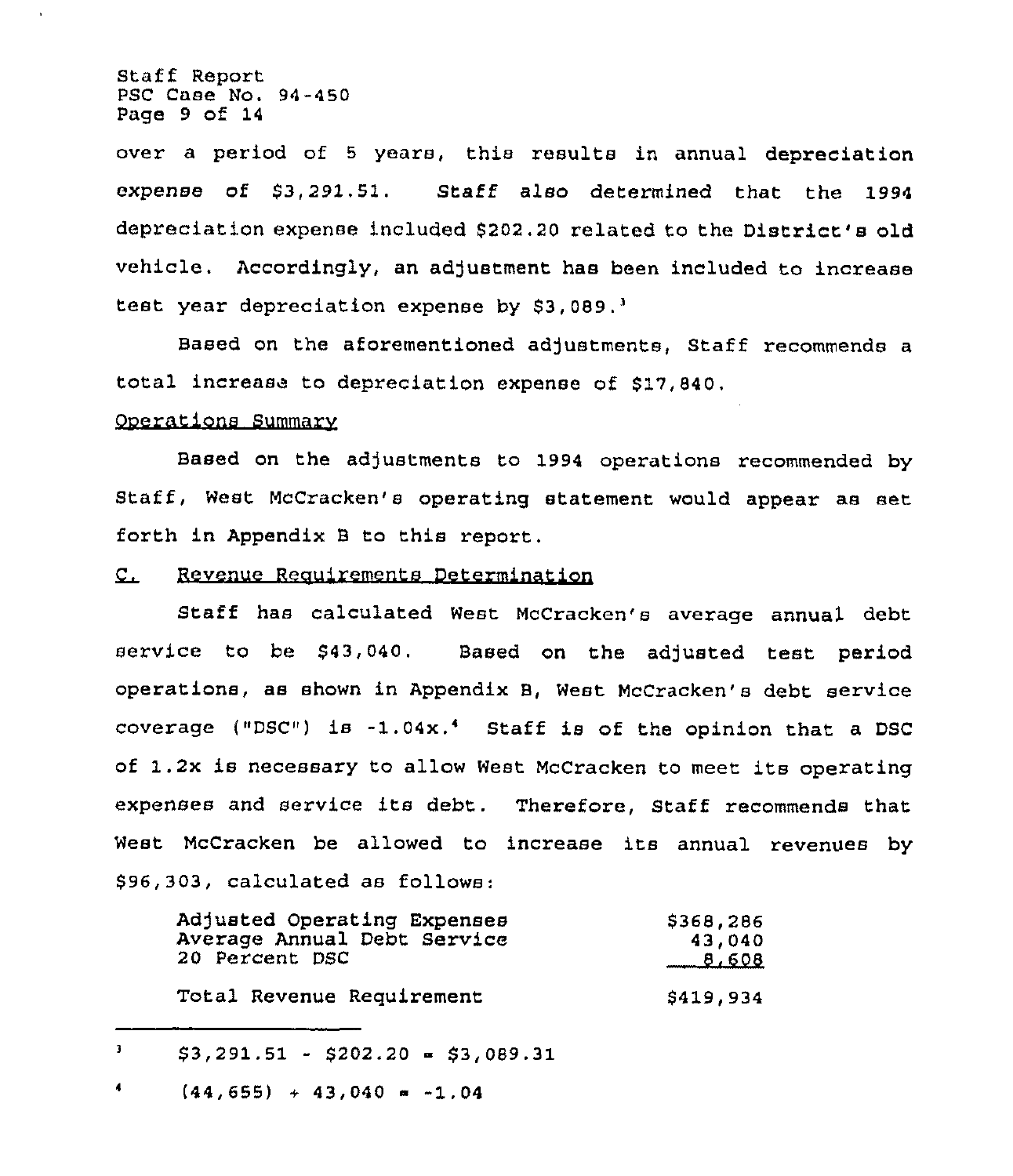Staff Report PSC Case No. 94-450 Page 10 of 14

| Normalized Operating Revenues<br>Less:<br>Other Operating Revenues<br>Interest Income |                           | 309.099<br>13.907<br>625 |  |
|---------------------------------------------------------------------------------------|---------------------------|--------------------------|--|
|                                                                                       | Required Revenue Increase | \$96.303                 |  |

#### $\mathbf{D}_{\mathbf{L}}$ Surcharae

In its application West McCracken requested <sup>a</sup> 5-year surcharge of \$0.47 per 1,000 gallons to allow the District to construct improvements and extensions which are considered necessary by the Commissioners of the District. Exhibit <sup>2</sup> of the Petition includes <sup>a</sup> priority list of these projects. Based on the current customer level Staff estimates that West McCracken will collect \$39,217 per year from surcharge revenues which would result in total receipts of \$196,084. This revenue alone would not be sufficient to fund the necessary projects which are listed at an estimated total cost of \$1,495,000. However, West McCracken anticipates that future growth in the system as well as the use of some of its depreciation reserves will provide the necessary funds.

Ghasem Pour-Ghasemi, of the Commission's Engineering Division, has reviewed the projects listed and has determined that there is adequate engineering information to grant the requested surcharge for these purposes. However, Staff reminds West McCracken that before construction can begin, the District must take the appropriate steps to petition this Commission for a Certificate of Convenience and Necessity for these projects.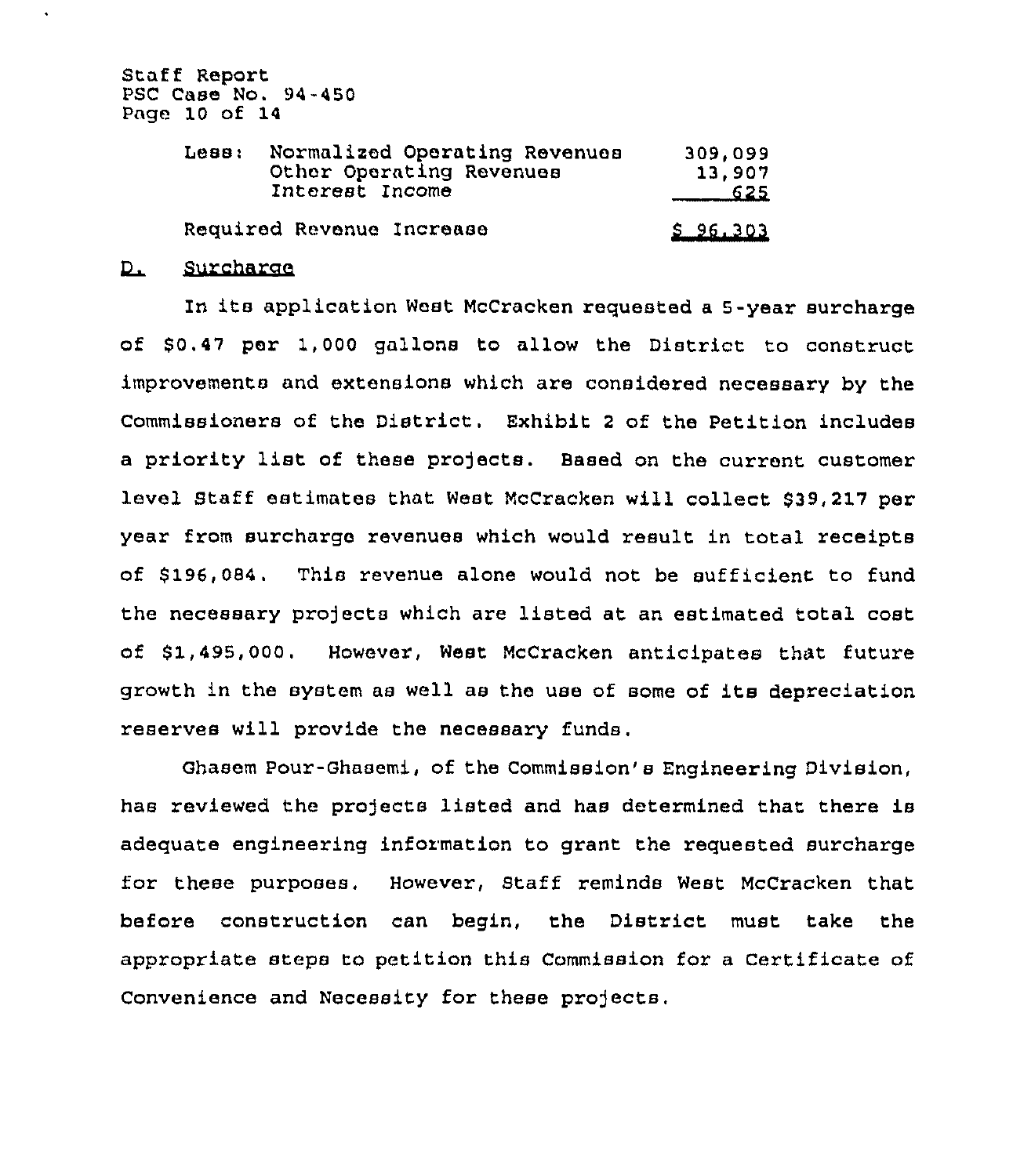Staff Report PSC Case No. 94-450 Page 11 of 14

Staff recommends that West McCracken be granted the 5-year surcharge requested. The use of these funds should be limited to the projects specified in Exhibit 2 of the Petition which include:

- 1. Cunningham and Palestine School Roads
- Replacement of Old Lines
- 2.<br>3.<br>4. PRY's, Pump and Chlorinator
- Kelley, Magruder and Woodville Roads
- Hinkleville and West Airport Roads
- 5.<br>6.<br>7. U,S. 60 and Steele Road
- L. Harris, McKendree Church and Highway 286

If the surcharge is granted, the Commission should direct West McCracken to file semi-annual statements detailing surcharge revenues collected, including any interest earned thereon, and all expenditures made, Failure to file the semi-annual reports should warrant cessation of the surcharge and refunding of the monies previously collected, In addition, West McCracken should be reminded that if construction has not begun within five years after implementation of the surcharge, all funds must be returned to the ratepayers, together with interest and earnings.

Staff is of the opinion that the surcharge constitutes contributions, and should be accounted for in the manner prescribed by the Uniform System of Accounts for Class <sup>A</sup> and <sup>B</sup> Water Districts and Associations. The monthly billing should be debited to customer accounts receivable and credited to the contributions account. 'When the amount is collected, special funds would be debited and customer accounts receivable credited.

West McCracken requested that the surcharge receipts be deposited in the same account as its depreciation reserves.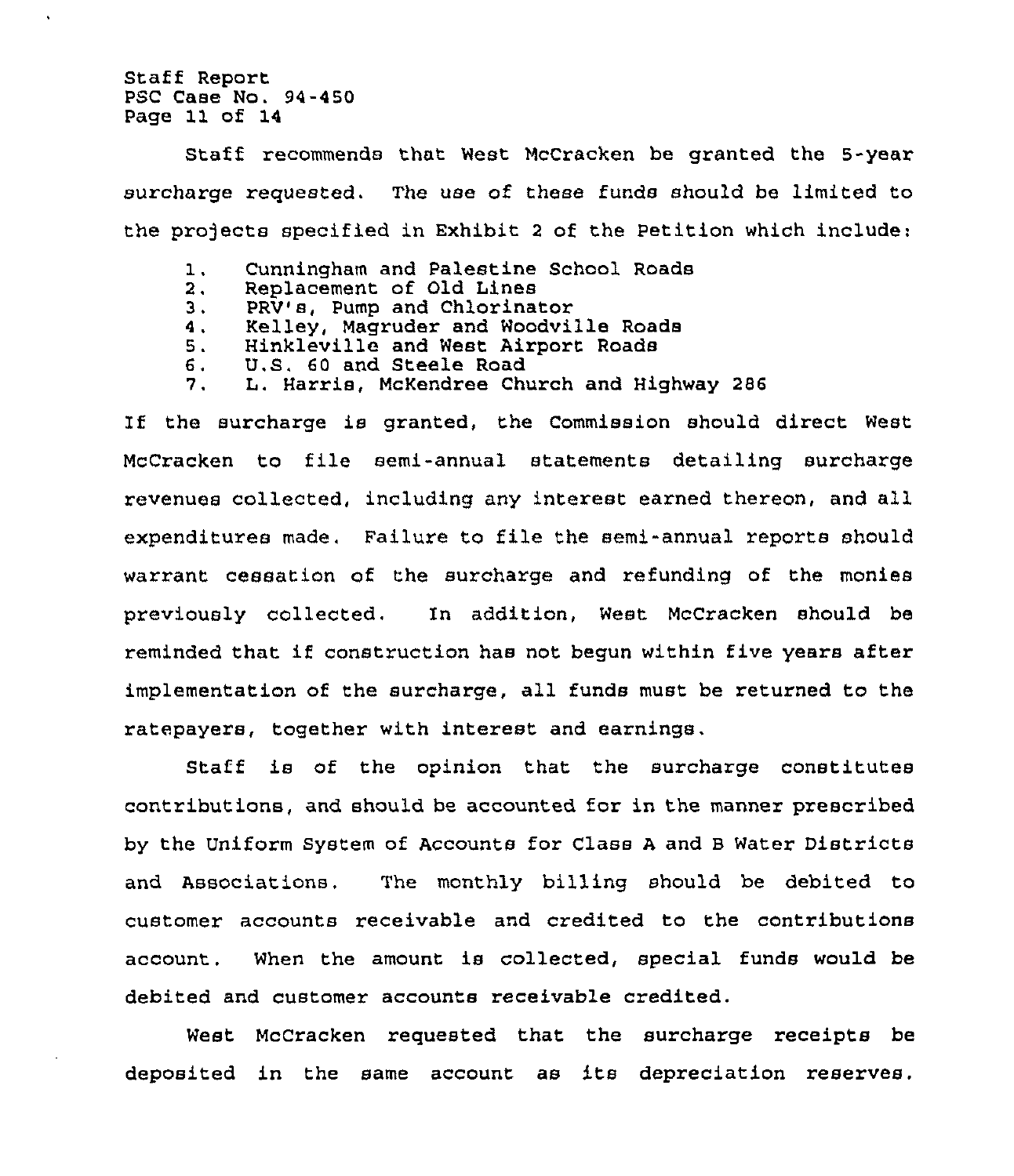Staff Roport PSC Caao No. 94-450 Pago 12 of 14

However, in accordanco with KRS 74.395, it ia Staff'o opinion that West McCracken should place all funds collected in a reserve trust account and such funds should be invested in securities issued or guaranteod by tho United States government until noeded,

#### $D_{\perp}$ Rate Doolcn

West McCracken'o current rates consist of declining block rate schedules ranging from coven stops fcr 5/8-inch motors to two steps for one of its 4-inch meters. It has proposed to change its rate design and has offered two alternatives. The first alternative is for a uniform rate regardless of the water sold, and the second alternative is a two step declining block rate. Both alternatives include a customer charge with no uaago allowance. West McCracken proposed the two atop rate design because it gives <sup>a</sup> lower rate to large volume users.

Staff prepared a cost of service study using the commoditydemand method for omall utilitiea as aot out in the Manual M-1. The commcdity-demand method for small utilitieo recognizes a different coat for both the residential customer and tho large user. Staff's cost of service study is attached as Appendix C.

After preparing the coat of service study, Staff agrees with West McCracken that a customer charge and a two step rate design are in the best interest of all ita customers, Tho rates set out in Appendix <sup>D</sup> will generate the revenue required from water oales and Staff recommends that they be approved.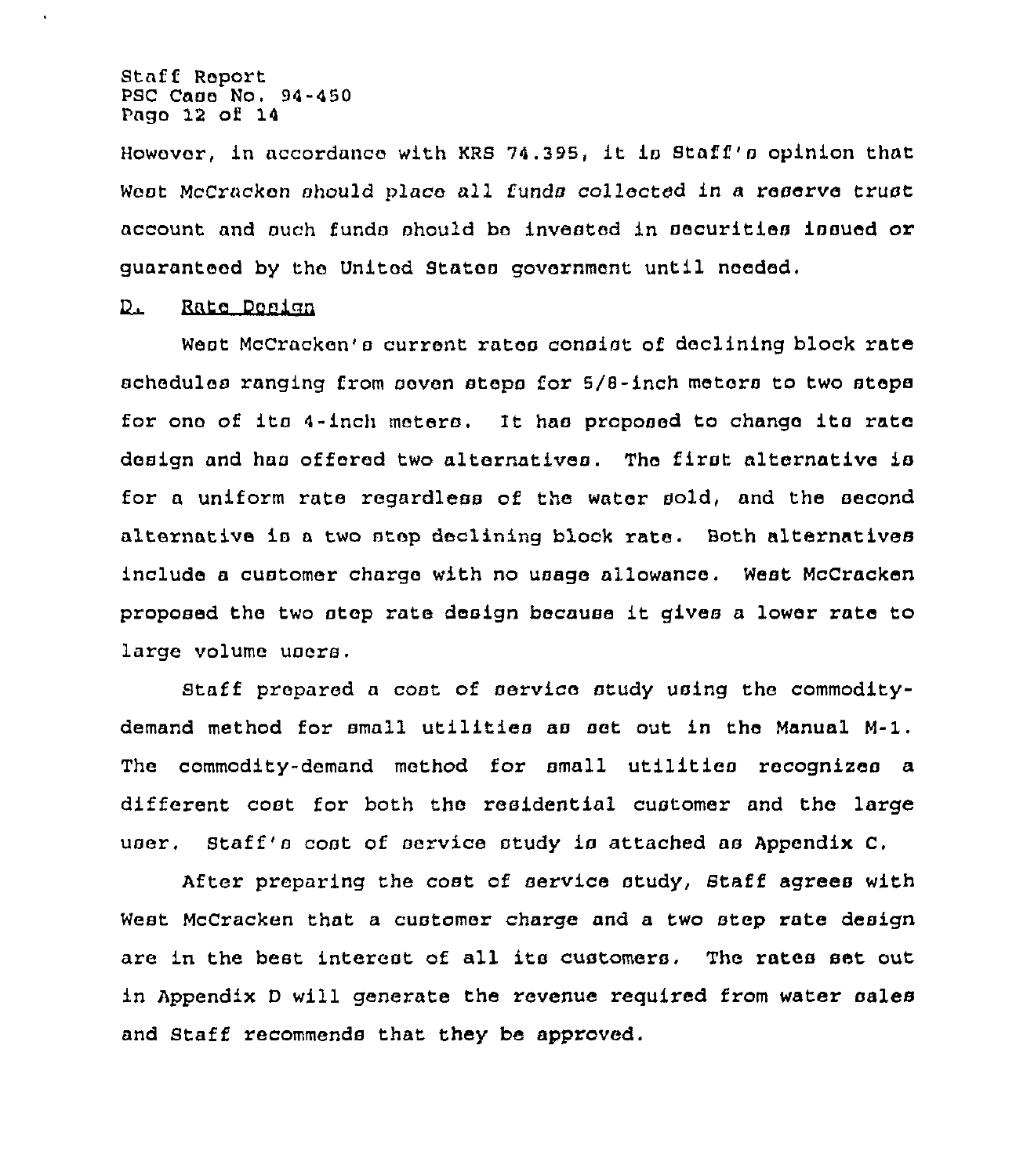Staff Report PSC Case No. 94-450 Page 13 of 14

E. Bulk Salen

West McCracken has proposed a rate of \$5,00 per 1,000 gallons for water sold through its new bulk sales device. This rate is based on the cost of water plus an estimated coat of operating the device, Staff has no objection to the proposed rate, However, since it is based on an estimate, Staff recommends that the actual cost of operating the device be documented in order to determine a more accurate rate in the future,

#### Tariff Revisions  $\Gamma$ .

West McCracken proposed several revisions to its current tariff. It proposed to: (1) alter its existing office hours, (2) delete references to 3/4-inch and 1½-inch meters since these sizes of meters are not utilized, (3) revise its contract for water service, (4) alter meter reading and payment schedules, and (5} establish fax service. After reviewing the above referenced proposed changes, staff finds that they are in compliance with Commission regulations and recommends that they be approved.

West McCracken also proposes to require prospective customers to contract for service for one year or more. West McCracken should include in its tariff qualifying language to make it clear that only those prospective customers who require an extension to receive service are subject to this contract requirement.  $\frac{100}{100}$  807 KAR 5:066, Section 11 (1). Staff finds that the proposed change, qualified as described herein, will comply with Commission regulations, and Staff recommends it be approved.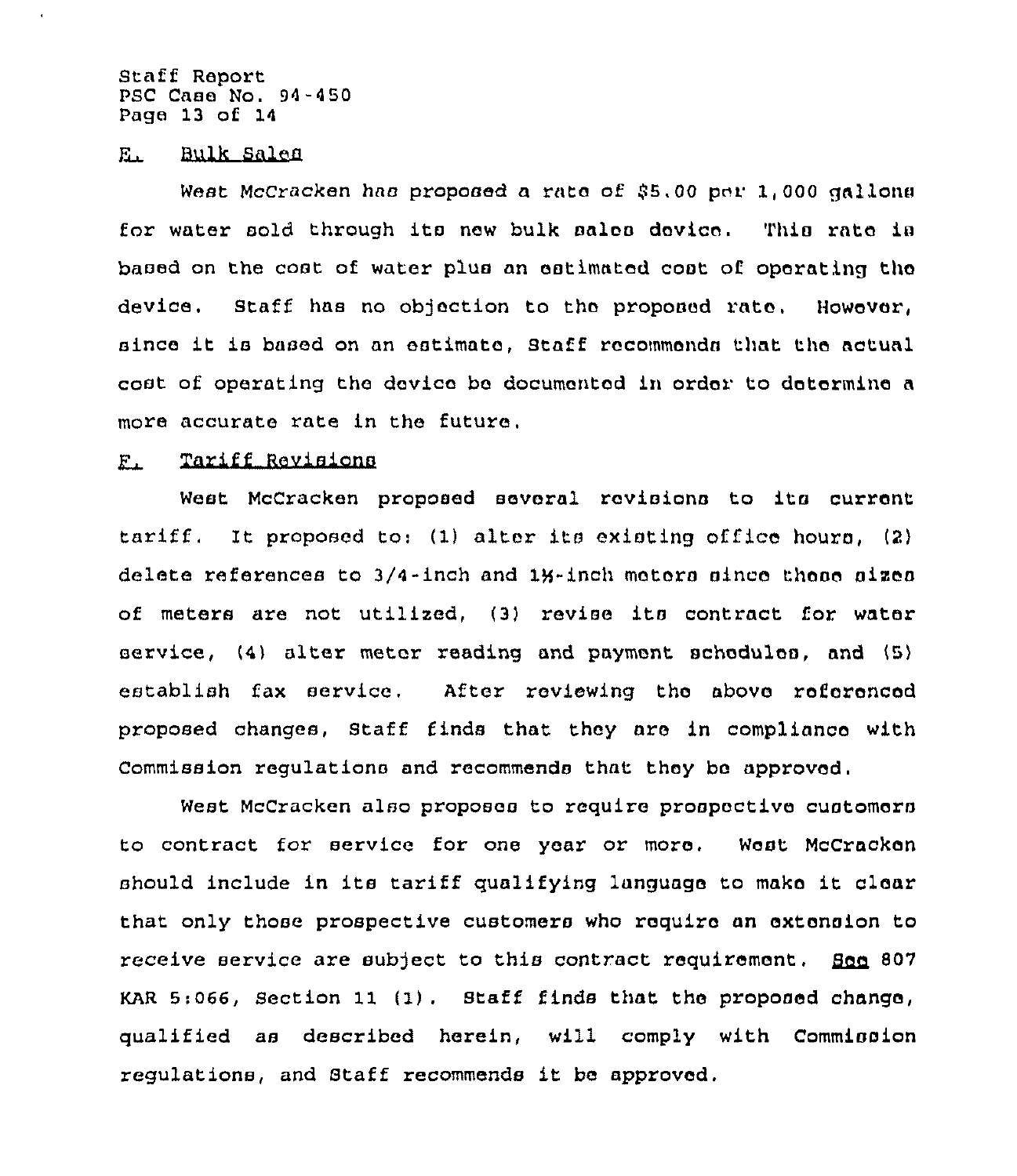Staff Report PSC Case No, 94-450 Page 14 of 14

West McCracken also proponed to eliminate aubdivision developer paybacks, to revise its extension policy for an individual or group of customers and to require tap on fees for service connections in subdivisions for which thoro ia a payback contract with the developer to be equal to the standard tap-on fee plus the amount of the payback, West McCracken idontifiea these revisions as Items 9, 10, and 11 in its application. According to Mr, Pour-Ghasemi, these proposed policios do not conform to the Commission's regulations and Staff recommends that they be denied.

g. Signaturen

Kayon Namal or

Prepared Byi Karen Marred, CPA Public Utility Financial Analyst, Chief Water and Sewer Revenue Requirements Branch Division of Financial Analysis

Preparod Byi( John Geoghegan Public UtlllEy Rate Analyst Chiof Communications, Water and Sewer Rate Design Branch Division of Rates and Research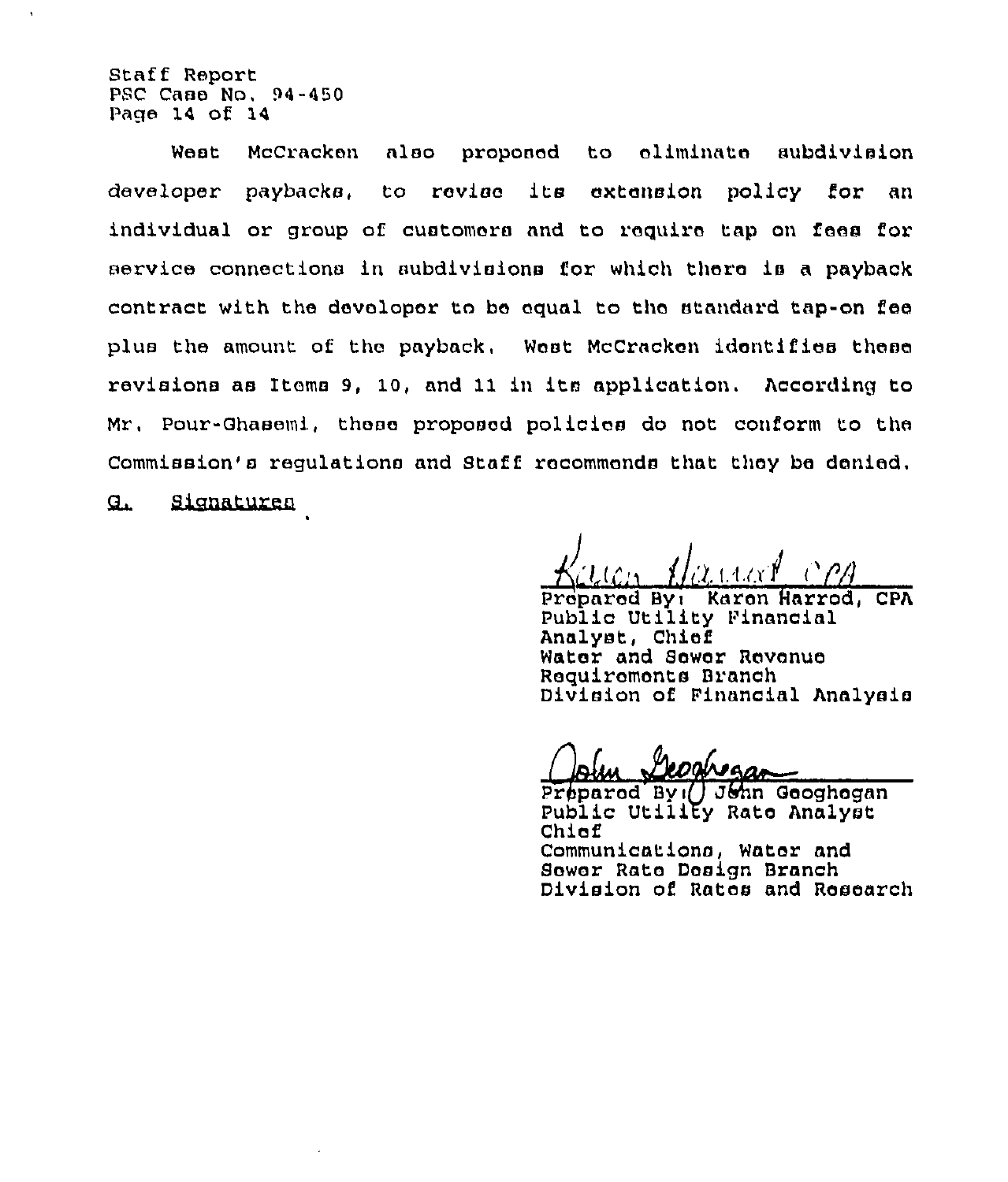## APPENDIX A TO STAFF REPORT CASE NO. 94-450

 $\ddot{\phantom{a}}$ 

# West McCracken County Water Distric Statement of Operation

| OPERATING REVENUES           | Tomt Year<br>per:<br>199) VANATT | Adjustments<br>to Reflect<br><u>1994 Inc/(Dec)</u> | <b>Test Year</b><br>Adjusted to<br><u> 1994 Actual</u> | 1994<br>Restated | OPERATING REVENUES       |
|------------------------------|----------------------------------|----------------------------------------------------|--------------------------------------------------------|------------------|--------------------------|
| Hale of Water                | 8261.557                         | ٥                                                  | 8261.557                                               | 8361.557         | Sales of Water           |
| Penalties                    | 5. 25 L                          | 703                                                | 5.943                                                  | <b>B. 953</b>    | Penalties                |
| Bervice Charge               | 300.                             |                                                    | 300                                                    | 900              | Bervice Charges          |
| Other                        | 1.121                            | <u>(98)</u>                                        | 7.624                                                  | 7.611            | Other                    |
| Total Operating Revenues     | <b>\$274.860</b>                 | 604<br>\$                                          | 8275.454                                               | 8275,464         | Total Oper. Revenues     |
| OPERATING EXPENSES           |                                  |                                                    |                                                        |                  | OPERATING EXPENSES       |
| Water Purchased              | 0103,310                         | 8<br>13,438                                        | 0116.748                                               | 0116.740         | Water Purchased          |
| Rlectric Pumping             | 3,999                            | (789)                                              | 3.210                                                  | 3.210            | Electric Pumping         |
| Maint. Tower & Pumps         | 1,981                            | 1,146                                              | 3.137(a)                                               | 1,007(a)         | Maint. Tower             |
| Telemetering                 | 1.444                            | (783)                                              | 639                                                    | 659              | Maint. Telemetry         |
| Maint.-Mains                 | 8.169                            | 9.772                                              | 17.241                                                 | 2,040(a)         | Maint. Pumpa             |
| Maint.-Matern/Berv./Rydrantm | 15.164                           | 26.264                                             | 41.428(b)                                              | 17,941           | Maint.-Maina             |
| Truck Rxpense                | 2,466                            | 839                                                | 1,305                                                  | 3.290(b)         | Maint. Meters            |
| Office & Acot, Supplies      | 29.149                           | 5.004                                              | 35.033(c)                                              | 29.638 (b)       | Maint. Services          |
| Billing Supplies             | 8.856                            | 6,107                                              | 14.963                                                 | 6.492(b)         | Maint. . Hydrants        |
| Repairs & Maintenance        | o                                | 29,673                                             | 29.673(d)                                              | 7.226 (d)        | Maint. Office            |
| Mater Reading                | 1.450                            | 5,483                                              | 6.943                                                  | 9.635(d)         | Sal.-Mainm/Tower/Pump.   |
| Administrative Salaries      | 14,161                           | (3,159)                                            | 11,002                                                 | 3.303(1)         | Sal. Maters              |
| Taxos & Empl. Benefits       | 10,592                           | 8.191                                              | 18,785                                                 | 2.953(d)         | Sal.-Hydrants            |
| Insurance                    | 5.514                            | (1, 327)                                           | 4.187                                                  | 28.459(c)        | Sal. Accounting          |
| Account ing                  | 2.345                            | 255                                                | 2.600                                                  | 1.574(c)         | Sal Ceneral              |
| Legal & Engineering          | 663                              | 1,291                                              | 1,956                                                  | 11,002           | Sal. Administration      |
| Chemicals                    | a. a 19                          | (1, 938)                                           | 351                                                    | 6,943            | Bal.-Mater Reading       |
| <b>Depreciation</b>          | 34, 119                          | 2,611                                              | 16,950                                                 | 4.160(d)         | Contract Labor           |
| Miscullaneous Expense        | 5.016                            | (1.011)                                            | 4.978(0)                                               | 18,785           | Employee Banefita        |
|                              |                                  |                                                    |                                                        | 140(6)           | Training                 |
| Total Operating Expenses     | 2251.905                         | 8 101.914                                          | 0151.019                                               | 4.187            | Insurance                |
|                              |                                  |                                                    |                                                        | 14.963           | Office Expense           |
| Operating Income             | 0.22, 955                        | 0(101, 330)                                        | 0(78, 375)                                             | 2,196 (d)        | Teating                  |
|                              |                                  |                                                    |                                                        | 3,305            | Vehicle                  |
| Interest Income              | 217                              | <u>408</u>                                         | 625                                                    | 2,600            | Audit                    |
|                              |                                  |                                                    |                                                        | 1,956            | Legal & Engineering      |
| Income Available for Debt    |                                  |                                                    |                                                        | 351              | Chemicals                |
| Bervice                      | 2 22 172                         | 21100.022)                                         | (177.750)                                              | $4, 8, 8$ (o)    | Miscellaneous            |
|                              |                                  |                                                    |                                                        | 16.950           | Depreciation             |
|                              |                                  |                                                    |                                                        | 1153.812         | Total Operating Expenses |
|                              |                                  |                                                    |                                                        | 0(70, 375)       | Operating Income         |

 $-$ 622<br>0.177.750)

Interest Income

Income Available Cor Debt Service

MOTE: The letters (a) - (e) represent the allocation of 1994 actual expenses to 1994 restated expenses.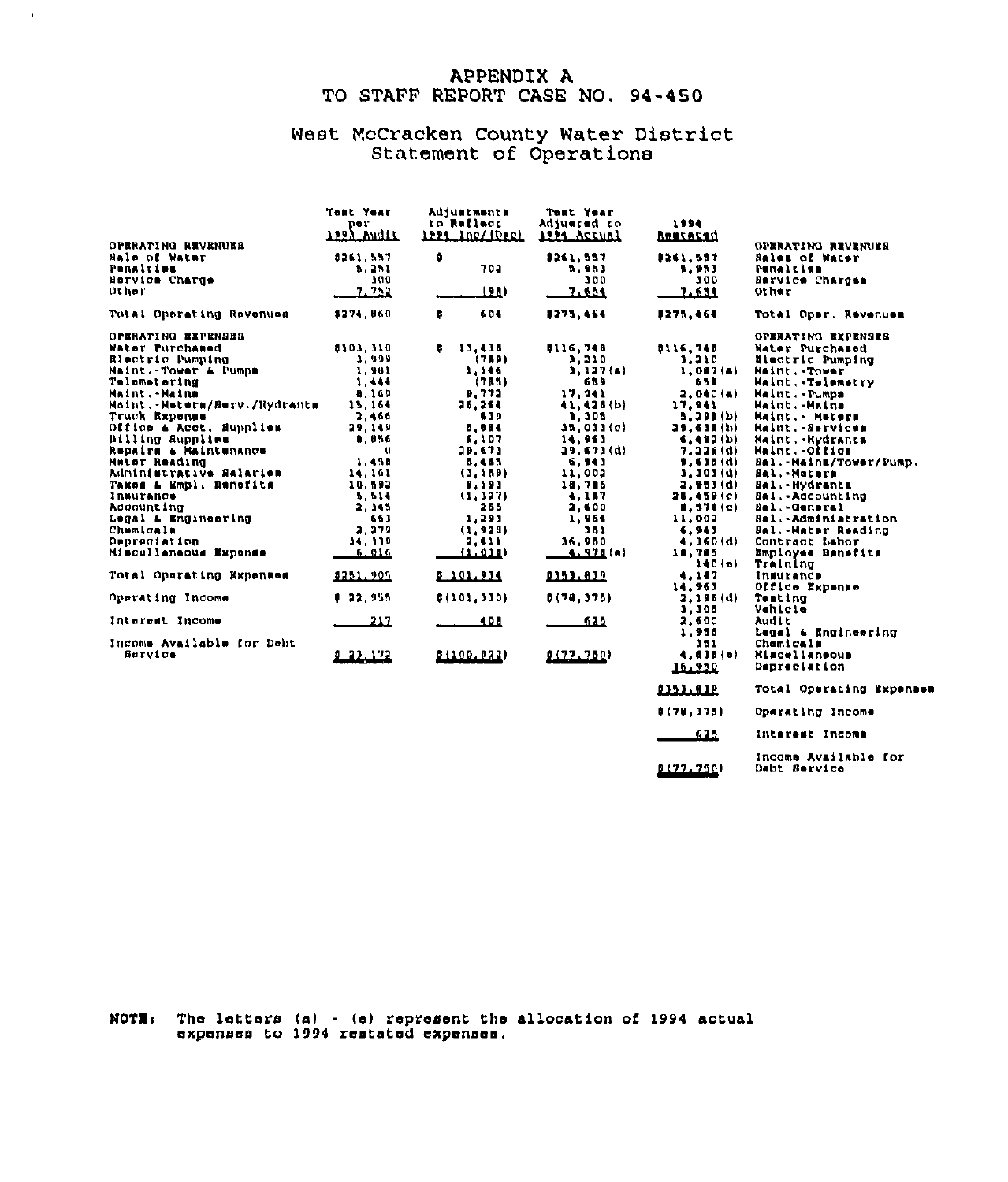## APPENDIX B TO STAFF REPORT CASE NO. 94-450

 $\mathcal{A}^{\pm}$ 

# West McCracken County Water Distric Statement of Adjusted Operation

|                                | Test Year<br><b>Adjusted for</b><br><u> 1994 Actual </u> | Staff<br>Recommended<br>Adiustments | Staff<br>Recommended<br><u>Teat Year</u> |
|--------------------------------|----------------------------------------------------------|-------------------------------------|------------------------------------------|
| OPERATING REVENUES             |                                                          |                                     |                                          |
| Sales of Water                 | \$261,557                                                | \$47,542                            | \$309,099                                |
| Penalties                      | 5,953                                                    |                                     | 5,953                                    |
| Service Charges                | 300.                                                     |                                     | 300                                      |
| Other                          | 7.654                                                    |                                     | 7.654                                    |
| Total Operating Revenues       | \$275,464                                                | $5\overline{47,542}$                | \$323,006                                |
| OPERATING EXPENSES             |                                                          |                                     |                                          |
| Water Purchased                | 116,748                                                  | 3,243                               | 119,991                                  |
| Electric Pumping               | 3,210                                                    | (3, 210)                            | 0                                        |
| Maint. - Tower                 | 1,087                                                    |                                     | 1,087                                    |
| Maint. - Telemetry             | 659                                                      |                                     | 659                                      |
| Maint. - Pumps                 | 2,040                                                    |                                     | 2,040                                    |
| Maint. - Mains                 | 17,941                                                   |                                     | 17,941                                   |
| Maint. - Meters                | 5,298                                                    | (3, 812)                            | 1,486                                    |
| Maint. - Services              | 29,638                                                   | (9,051)                             | 20,587                                   |
| Maint. - Hydrants              | 6,492                                                    |                                     | 6,492                                    |
| Maint. - Office                | 7,226                                                    | (5,100)                             | 2,126                                    |
| Salaries - Mains/Tower/Pumping | 9,635                                                    | 3,165                               | 12,800                                   |
| Salaries - Meters              | 3,303                                                    | 3,722                               | 7,025                                    |
| Salaries - Hydrants            | 2,953                                                    | 2,812                               | 5,765                                    |
| Salaries - Accounting          | 26,459                                                   | 1,592                               | 28,051                                   |
| Salaries - General             | 8,574                                                    | 1,892                               | 10,466                                   |
| Salaries - Administration      | 11,002                                                   | 808                                 | 11,810                                   |
| Salaries - Meter Reading       | 6,943                                                    | 1,040                               | 7,983                                    |
| Contract Labor                 | 4,360                                                    |                                     | 4,360                                    |
| Employee Benefits              | 18,785                                                   | 2,734                               | 21,519                                   |
| Training                       | 140                                                      |                                     | 140                                      |
| Insurance                      | 4,187                                                    |                                     | 4,187                                    |
| Office Expenses                | 14,963                                                   | (3, 228)                            | 11,735                                   |
| Testing                        | 2,196                                                    |                                     | 2,196                                    |
| Vehicle                        | 3,305                                                    |                                     | 3,305                                    |
| Audit                          | 2,600                                                    |                                     | 2,600                                    |
| Legal & Engineering            | 1,956                                                    |                                     | 1,956                                    |
| Chemicals                      | 351                                                      |                                     | 351                                      |
| Miscellaneous                  | 4,838                                                    |                                     | 4,838                                    |
| Depreciation                   | <u>36.950</u>                                            | 17,840                              | <u>54,790</u>                            |
| Total Operating Expenses       | \$353,839                                                | 14,447                              | \$368,286                                |
| Operating Income               | \$(78, 375)                                              | \$33,095                            | \$(45, 280)                              |
| Interest Income                | <u>625</u>                                               |                                     | <u>625</u>                               |
| Income Avail. for Debt Serv.   | 5(77.750)                                                | \$33,095                            | \$(44, 655)                              |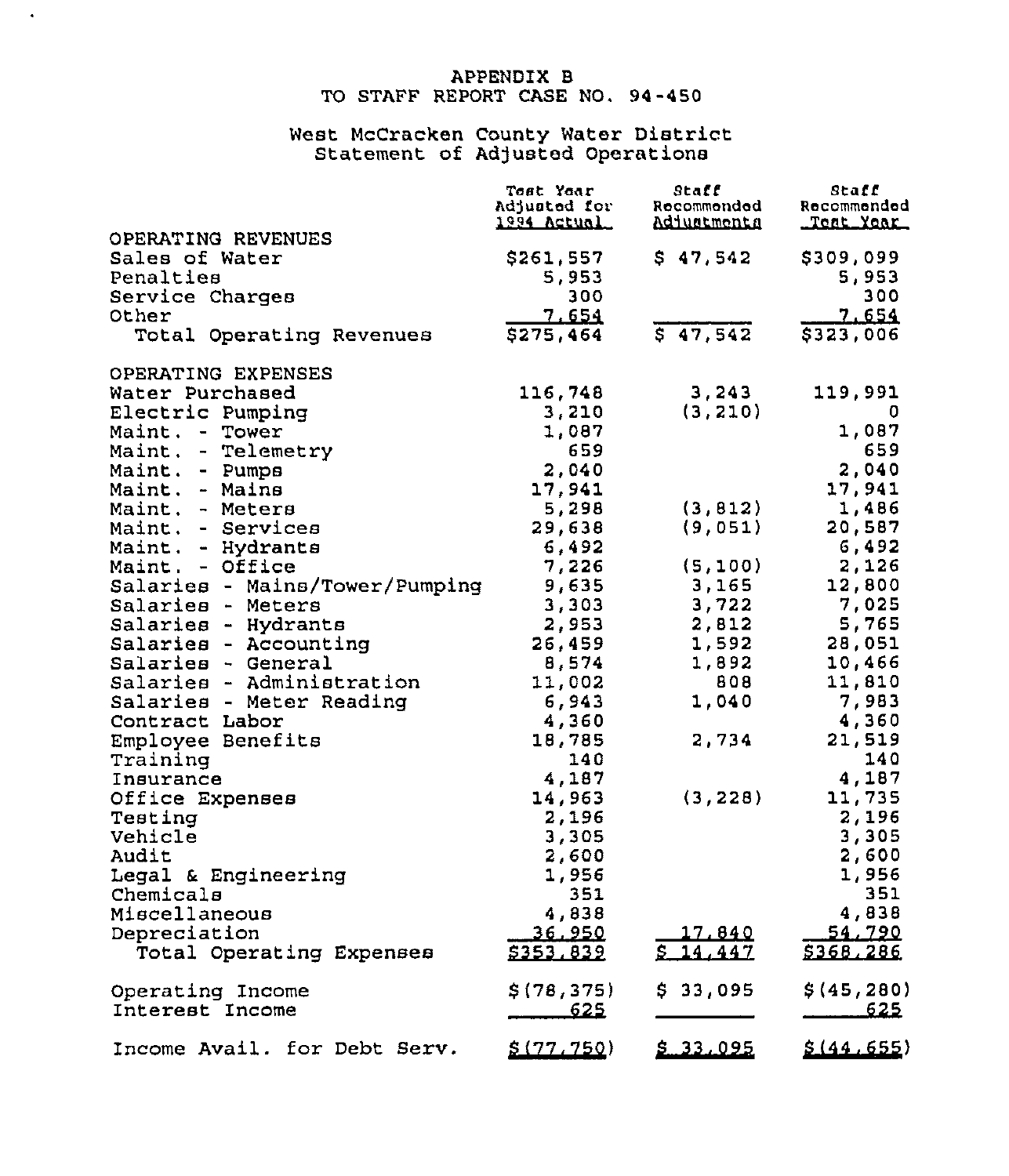# **APPENDIX C** COST OF SERVICE STUDY

 $\bar{\mathbf{A}}$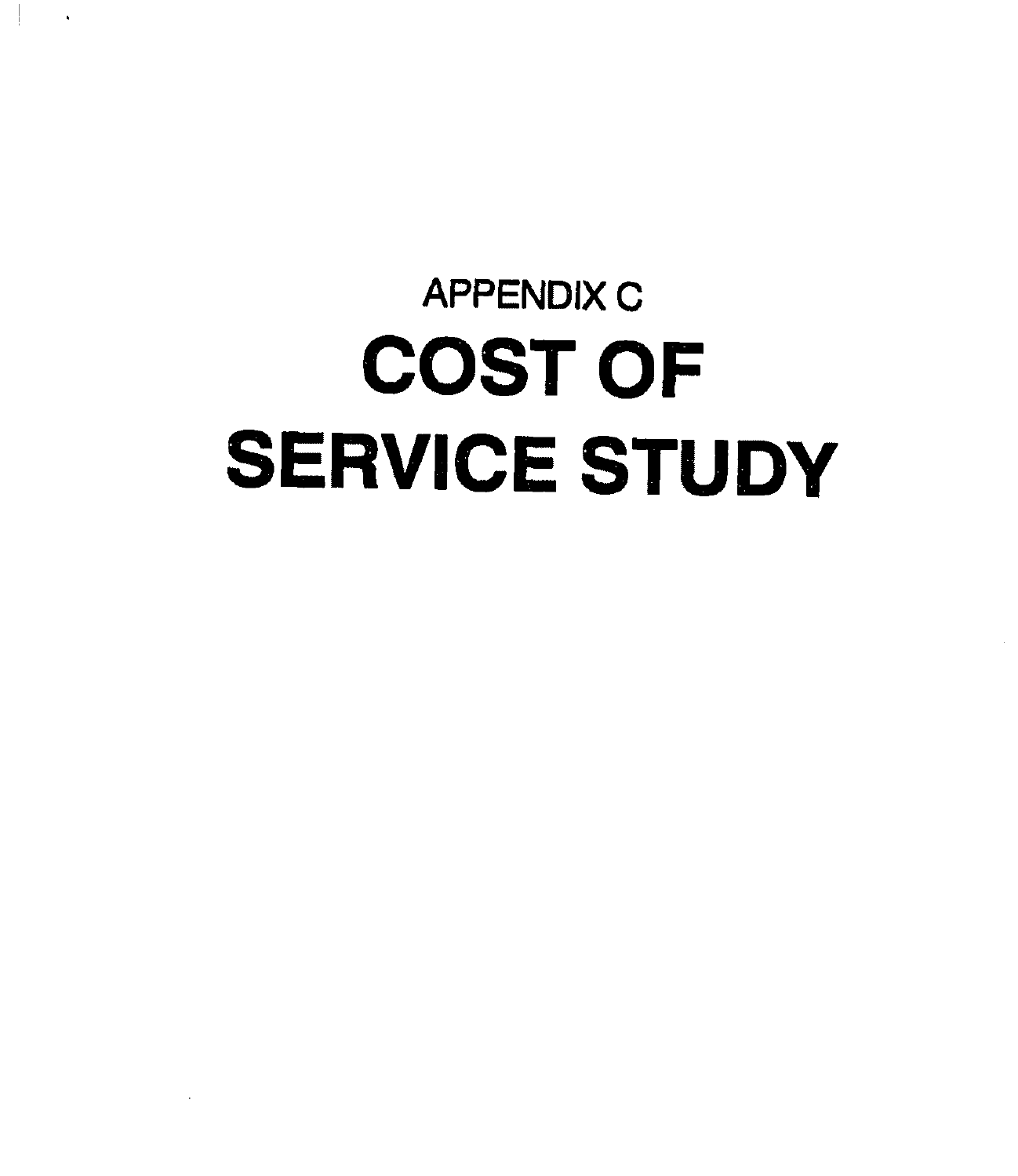# ALLOCAT10N OF PLANT VALUE

|                                                  | Total       | Commodity | Domand                       | Cuntomer |
|--------------------------------------------------|-------------|-----------|------------------------------|----------|
| Source of Supply &<br>Pumping Plant              | 49,873      | $\Omega$  | 49,873                       | $\Omega$ |
| Treatment Plant                                  | 156,105     | 0         | 156,105                      | 0        |
| Transmission,<br>Distribution Mains<br>& Storage | 1,192,463   | 0         | 1,192,463                    | 0        |
| Services                                         | 134,260     | O         | o                            | 134,260  |
| Meters                                           | 101,803     | O         | 0                            | 101,803  |
| Hydrants                                         | 39,135      | O         | $\Omega$                     | 39,135   |
| Subtotal                                         | 1,673,639   | 0         | 1,398,441                    | 275,198  |
| General Plant (1)                                | 38,201      | o         | 31,920                       | 6,281    |
| <b>TOTAL</b>                                     | \$1,711,840 |           | $$0$ $$1,430,361$ $$281,479$ |          |

 $\hat{\mathbf{v}}$ 

(1)Allocated based on overall weighted allocation of all other plant value.

SOURCE: Response to filing deficiences received 12/22/94

sheot C-1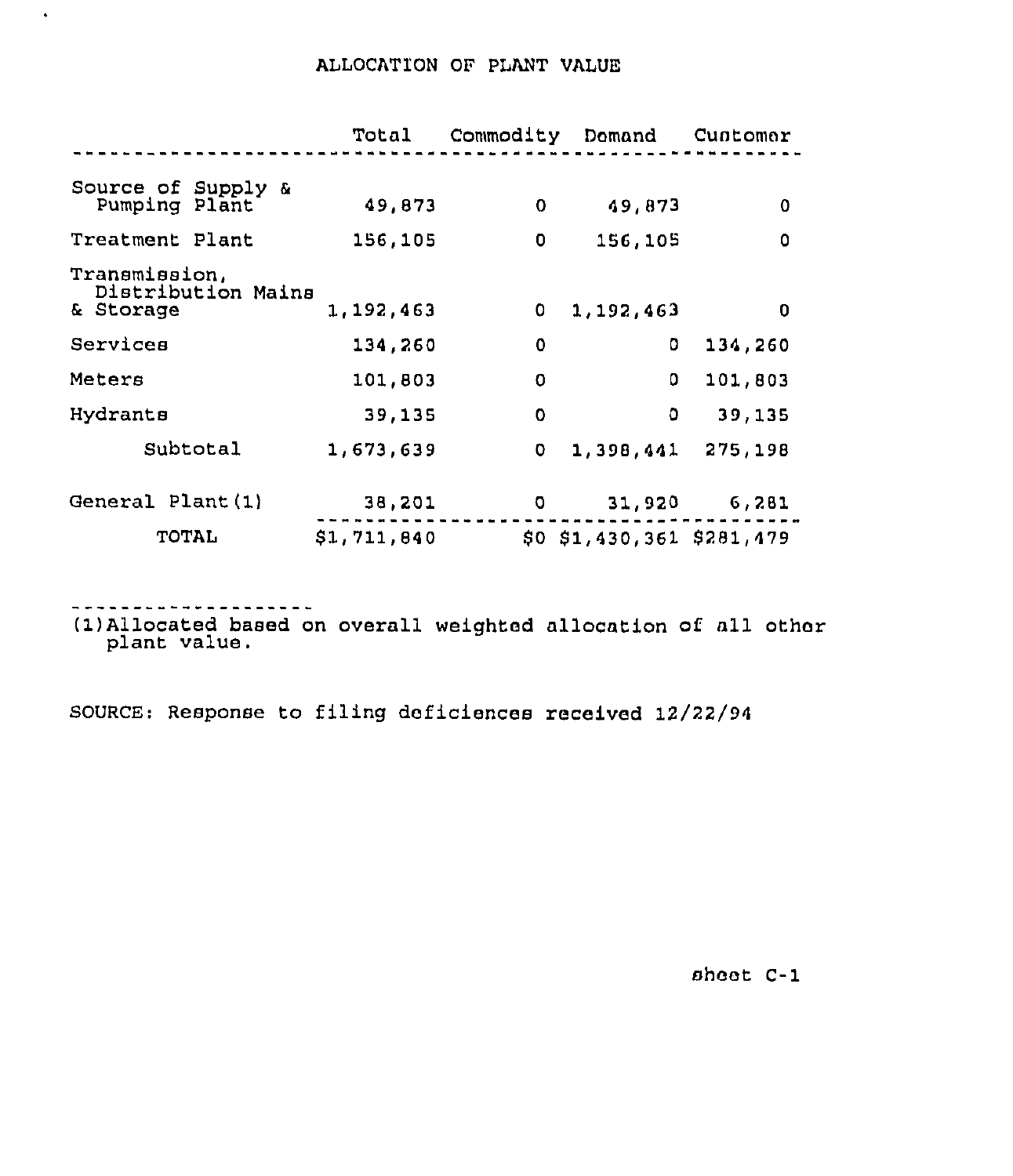# ALLOCATION OF OPERATION AND MAINTENAHCE EXPENSE

|                                                                                                                                                                                                                                                                                                                                                  | <b>TOTAL</b>                                                                                                                      | <b>COMMODITY</b> | <b>DEMAND</b>                                                                                                                | <b>CUSTOMER</b>                                                                                                                     |
|--------------------------------------------------------------------------------------------------------------------------------------------------------------------------------------------------------------------------------------------------------------------------------------------------------------------------------------------------|-----------------------------------------------------------------------------------------------------------------------------------|------------------|------------------------------------------------------------------------------------------------------------------------------|-------------------------------------------------------------------------------------------------------------------------------------|
| Water Purchased<br>Maintenance - Tower<br>Maintenance - Telemetry<br>Maintenance - Pumps<br>Maintenance - Mains<br>Maintenance - Meters<br>Maintenance<br>- Services<br>Hydrants<br>Maintenance<br>$\blacksquare$<br>Salarics - Mains, Tower,<br>and Pumping<br>Salarics - Meter<br>Salarics - Hydrants<br>Salaries - Meter Reading<br>Chemicals | 119,991<br>1,087<br>659<br>2,040<br>17,941<br>1,486<br>20,587<br>6,492<br>12,800<br>7,025<br>5,765<br>7,983<br>351                | 119,991<br>351   | 1,087<br>659<br>2,040<br>17,941<br>12,800                                                                                    | 1,486<br>20,587<br>6,492<br>7,025<br>5,765<br>7,983                                                                                 |
| Subtotal(1)                                                                                                                                                                                                                                                                                                                                      | 204,207                                                                                                                           | 120,342          | 34,527                                                                                                                       | 49,338                                                                                                                              |
| Miscellaneous<br>Legal - Engineering<br>Maintenance - Office<br>Audit<br>Vehicle<br>Testing<br>Office Expenses<br>Ins., Bonds, Unemploy<br>Training<br>Employee Benefits<br>Contract Labor<br>Salaries - Administration<br>Salaries - General<br>Salaries - Accounting                                                                           | 4,638<br>1,956<br>2,126<br>$2,600$<br>$3,305$<br>2,196<br>11,735<br>4,187<br>140<br>21,519<br>4,360<br>11,810<br>10,466<br>28,051 |                  | 41.17%<br>1,992<br>805<br>875<br>1,070<br>1,361<br>904<br>4,831<br>1,724<br>58<br>8,859<br>1,795<br>4,862<br>4,309<br>11,549 | 58.83%<br>2,846<br>1,151<br>1,251<br>1,530<br>1,944<br>1,292<br>6,904<br>2,463<br>82<br>12,660<br>2,565<br>6,948<br>6,157<br>16,502 |
| TOTAL O & M                                                                                                                                                                                                                                                                                                                                      | \$313,496                                                                                                                         | \$120,342        |                                                                                                                              | \$79,521 \$113,633                                                                                                                  |

 $\mathbf{r}$ 

(1)Percentages based on subtotal less commodity. All allocations after subtotal based on percent allocated to demand and customer.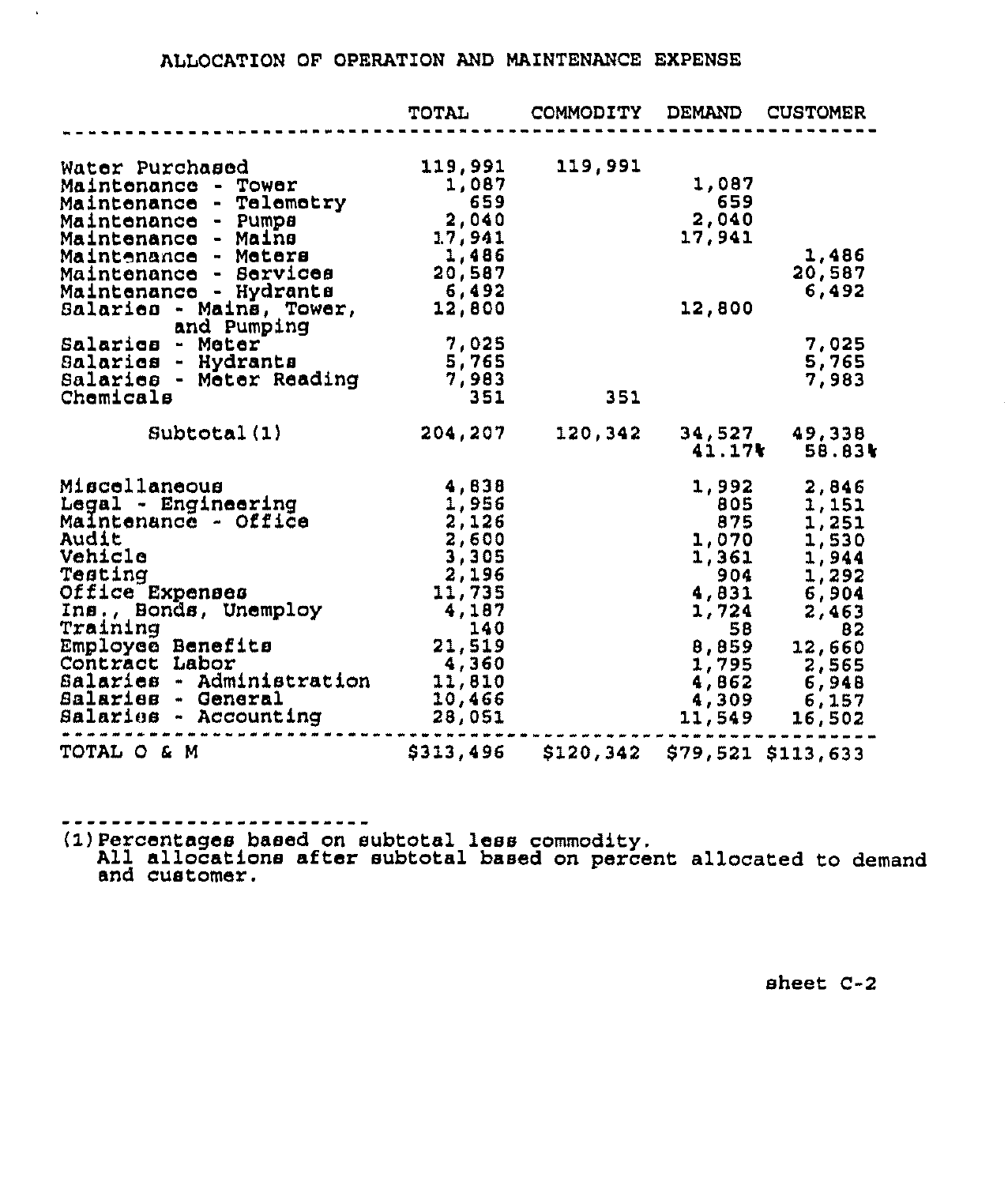# ALLOCATION OF TEST YEAR DEPRECIATION

|                                       | Total       | Commodity   | Demand             | Customer          |
|---------------------------------------|-------------|-------------|--------------------|-------------------|
| Pumping Plant                         | 2,437       | O           | 2,437              | O                 |
| Resevoir & Standpipe                  | 78,552      | 0           | 78,552             | 0                 |
| Transportation &<br>Ditribution Mains | 253,720     | 0           | 253,720            | O                 |
| Services                              | 32,004      | O           | 0                  | 32,004            |
| Meter                                 | 30,399      | o           | 0                  | 30,399            |
| Hydrants                              | 15,836      | 0           | O                  | 15,836            |
| Land & Land Rights                    | $\mathbf o$ | 0           | 0                  | O                 |
| Office Equipment                      | 5,718       | 0           | 0                  | 5,718             |
| Subtotal(1)                           | 418,666     | O           | 334,709            | 83,957            |
| Structure &<br>Improvements           | 27,358      | 0           | 21,872             | 5,486             |
| Transportation                        | 11,929      | 0           | 9,537              | 2,392             |
| Tools & Shop Equip.                   | 6,638       | 0           | 5,307              | 1,331             |
| Communication Equip.                  | 2,917       | O           | 2,332              | 585               |
| TOTAL<br>Percentages                  | \$467,508   | \$0<br>0.0% | \$373,756<br>79.9% | \$93,752<br>20.1% |

 $\hat{\mathcal{A}}$ 

(1)All allocations after subtotal based on percent allocated to demand and customer.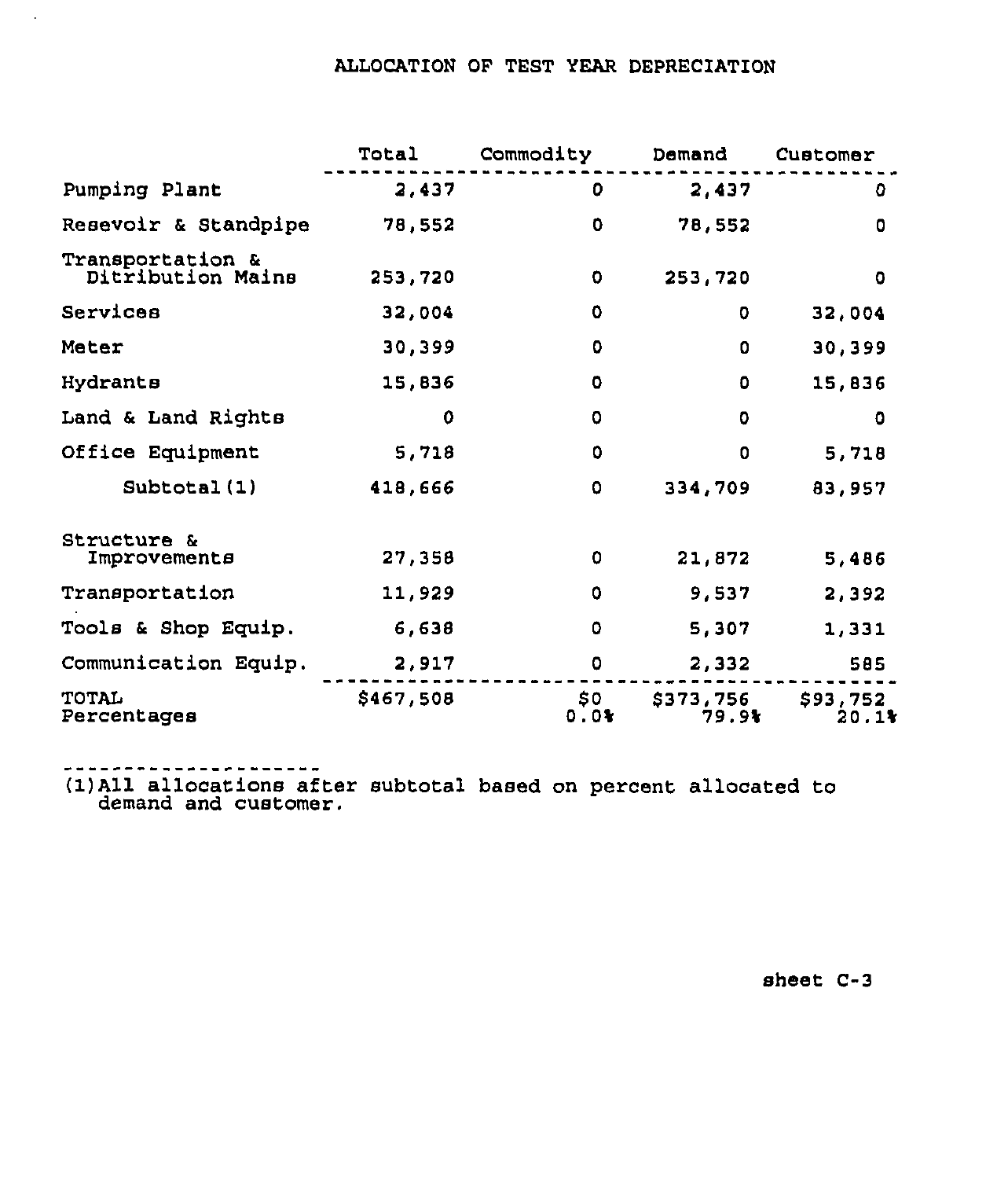# ALLOCATION OF COST OF SERVICE

|                                                               | Total                       | Commodity    | Demand                     | Customer                   |
|---------------------------------------------------------------|-----------------------------|--------------|----------------------------|----------------------------|
| Allocated Plant Value<br>Percentages                          | 1,711,840<br>100.00%        | 0            | 1,430,361<br>83.56%        | 281,479<br>16.44           |
| Operation and Maintenance<br>Depreciation (1)<br>Dobt Service | 313,496<br>54,790<br>51,648 | 120,342<br>٥ | 79,521<br>43,777<br>43,155 | 113,633<br>11,013<br>8,493 |
| General Water Service                                         | 419,934                     | 120,342      | 166,454                    | 133,138                    |
| Loss<br>Other Revenue<br>Interest Income                      | 13,907<br>625               |              |                            | 13,907<br>625              |
| Rov. Roquired from Rates                                      | \$405,402 \$120,342         |              | \$166,454                  | \$118,606                  |

 $\mathcal{A}$ 

1 Depreciation allocated based on test year percentage

2 Debt Service allocated based on percentage of allocated plant value.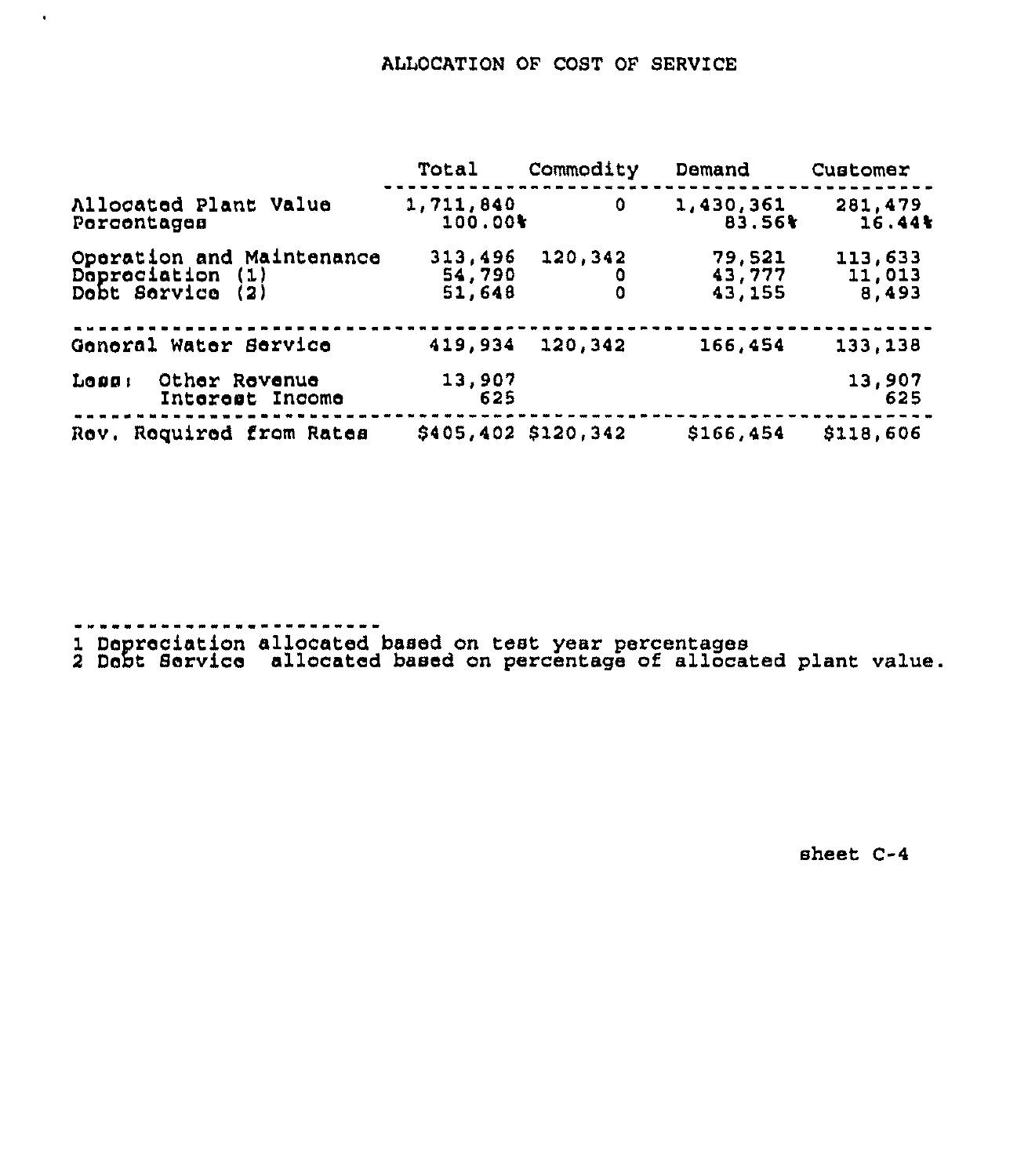# CALCULATION OF CUSTOMER CHARGE

| Meter<br>Size  | No. of<br>Meters | ratio | Equivalent Equivalent<br>5/8" Meter Weighted Fixed(1) Charge |        |        | Customer |
|----------------|------------------|-------|--------------------------------------------------------------|--------|--------|----------|
| 5/8            | 1000             | 1.0   | 1,000.0                                                      | \$2.12 | \$7.45 | \$9.57   |
| 1 <sup>0</sup> | 5                | 5.0   | 25.0                                                         | 10.60  | 7.45   | 18.05    |
| 2 <sup>0</sup> | 1                | 8.0   | 8.0                                                          | 16.97  | 7.45   | 24.42    |
| 3 <sup>0</sup> | $\overline{2}$   | 15.0  | 30.0                                                         | 31.81  | 7.45   | 39.26    |
| 4"             | 2                | 25.0  | 50.0                                                         | 53.02  | 7.45   | 60.47    |
|                | 1010             |       | 1,113.0                                                      |        |        |          |

 $\sim$ 

 $\bullet$ 

(1) Includes all operation and maintenance expenses allocated on a percentage basis plus meter reading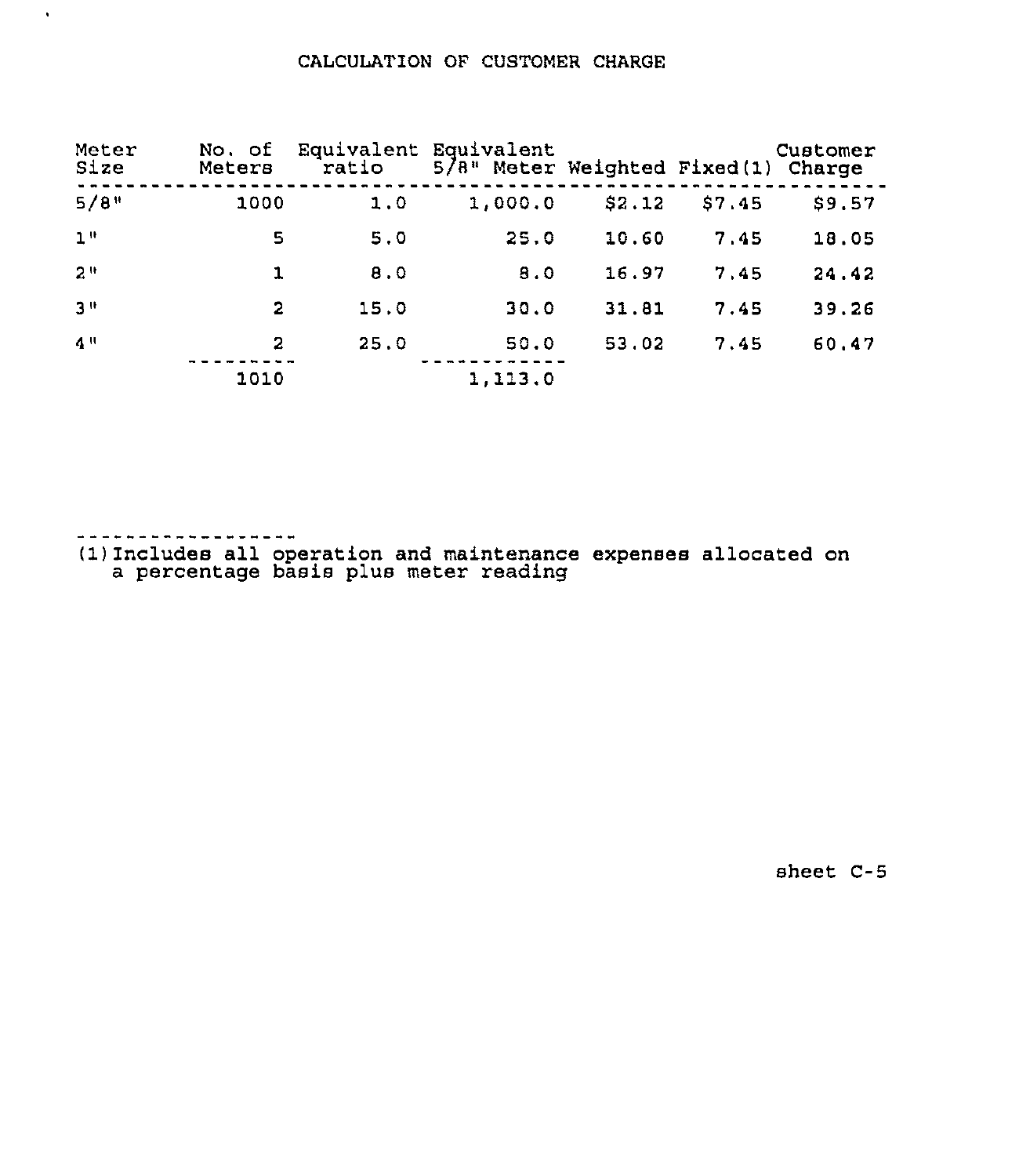## ALLOCATION OF COSTS OF SERVICE TO RATE BLOCKS AND CALCULATION OF WATER RATES

|                                  | <b>TOTAL</b>           | First 100,000 Over 100,000<br><b>GALLONS</b> | Gallons              |
|----------------------------------|------------------------|----------------------------------------------|----------------------|
| Actual Water Sales               |                        |                                              |                      |
| Thousand Gallons                 | 83,440,082             | 64,533,480                                   | 18,906,602           |
| Percent                          | 100                    | 77.341                                       | 22.66%               |
| Weighted Sales for Demand:       |                        |                                              |                      |
| Thousand Gallons                 | 147,973,562            | 129,066,960                                  | 18,906,602           |
| Percent                          | 100                    | 87.22                                        | 12.78%               |
| Allocation for Volumetric Costs: |                        |                                              |                      |
| Commodity<br>Demand              | \$120,342<br>\$166,454 | \$93,074<br>\$145,186                        | \$27,268<br>\$21,268 |
| <b>TOTAL</b>                     | \$286,796              | \$238,260                                    | \$48,536             |
| Rate per 1,000 gallons           |                        | \$3.69                                       | \$2.57               |

 $\mathbf{u}^{\prime}$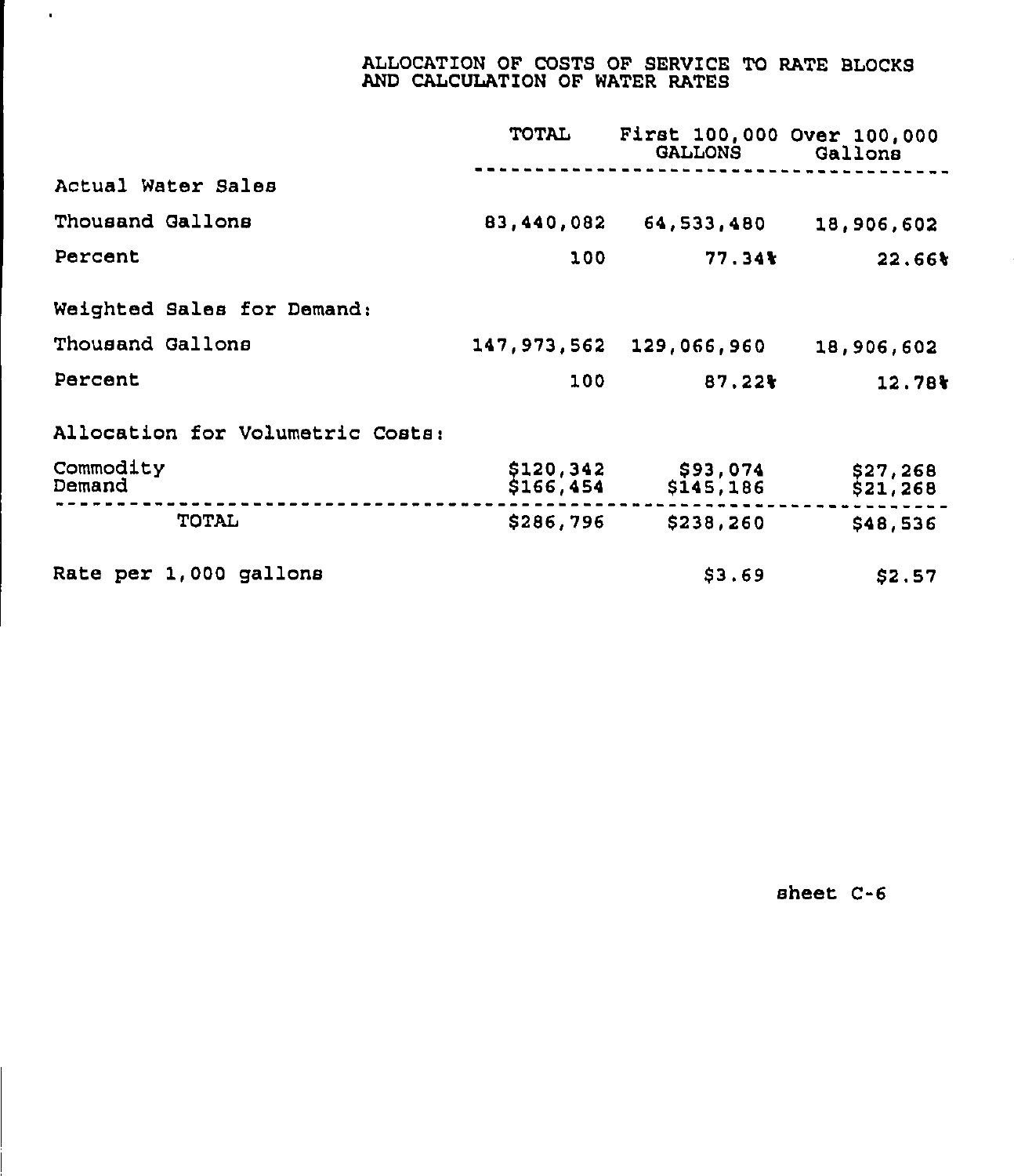# VERIFICATION OF RECOMMENDED RATES

| Meter Size     | Meters       | Customer<br>Charge | Revenue              |
|----------------|--------------|--------------------|----------------------|
| $5/8$ "        | 1,000        | \$9.57             | \$9,570.00           |
| 1 <sub>u</sub> | 5            | 18.05              | 90.25                |
| 211            | ı            | 24.42              | 24.42                |
| ת פ            | $\mathbf{2}$ | 39.26              | 78.52                |
| 41             | 2            | 60.47              | 120,94<br>\$9,884.13 |
|                |              |                    |                      |

CUSTOMER CHARGES

 $\bullet$ 

 $$9,884.13$  X 12 billings  $\blacksquare$  \$118,609.56

## WATER CHARGES

| Increments |  | Gallons                          | Rate   | Revenue   |
|------------|--|----------------------------------|--------|-----------|
|            |  | First 100,000 gallons 64,533,480 | \$3.69 | \$238,129 |
|            |  | Over 100,000 gallons 18,906,602  | \$2.57 | \$48,590  |
|            |  |                                  |        | \$286,719 |

| Customer Charge | \$118,610 |
|-----------------|-----------|
| Water Charge    | \$286,719 |
| Other Revenue   | \$14,532  |
| Total Revenue   | \$419,860 |